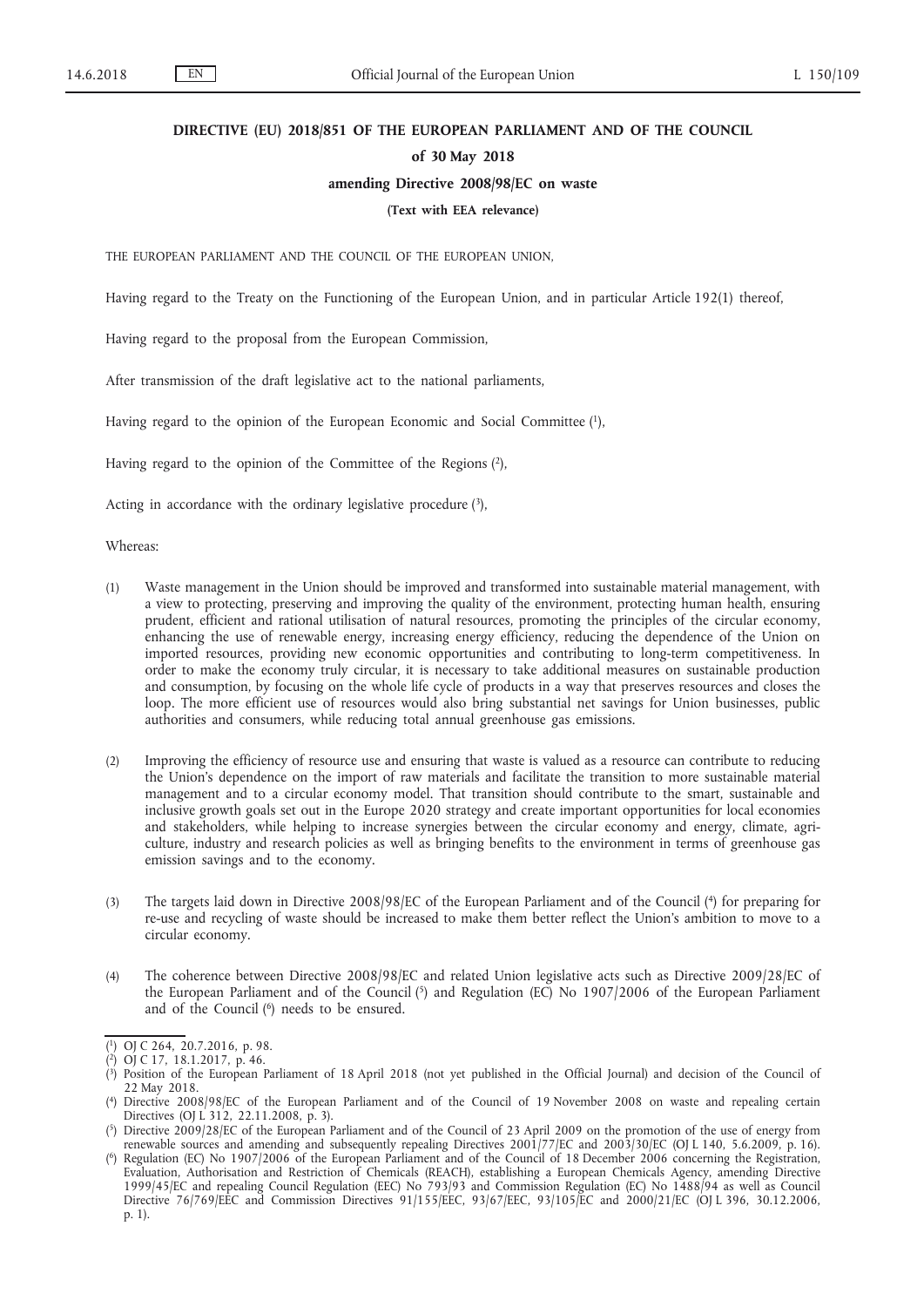- (5) Many Member States have not yet completely developed the necessary waste management infrastructure. It is therefore essential to set clear long-term policy objectives in order to guide measures and investments, notably by preventing the creation of structural overcapacities for the treatment of residual waste and lock-ins of recyclable materials at the lower levels of the waste hierarchy.
- (6) Municipal waste constitutes approximately between 7 and 10 % of the total waste generated in the Union. That waste stream, however, is amongst the most complex ones to manage, and the way it is managed generally gives a good indication of the quality of the overall waste management system in a country. The challenges of municipal waste management result from its highly complex and mixed composition, direct proximity of the generated waste to citizens, a very high public visibility and its impact on the environment and human health. As a result, the management of municipal waste requires a highly complex system including an efficient collection scheme, an effective sorting system and a proper tracing of waste streams, the active engagement of citizens and businesses, an infrastructure adjusted to the specific waste composition, and an elaborate financing system. Countries which have developed efficient municipal waste management systems generally perform better in overall waste management, including the attainment of the recycling targets.
- (7) Experience has shown that, irrespective of the allocation of responsibilities for waste management between public and private actors, waste management systems can help to achieve a circular economy and that the decision on the allocation of responsibilities frequently depends on geographical and structural conditions. The rules laid down in this Directive allow for waste management systems where the municipalities have the general responsibility for collecting municipal waste, for systems where such services are contracted out to private operators, or for any other type of allocation of responsibilities between public and private actors. The choice for any such systems, and whether or not to change them, remains the responsibility of Member States.
- (8) Plant-based substances from the agri-food industry and food of non-animal origin no longer intended for human consumption which are destined for oral animal feeding should, in order to avoid duplication of rules, be excluded from the scope of Directive 2008/98/EC if in full compliance with Union feed legislation. Directive 2008/98/EC should therefore not apply to those products and substances when used for feed, and the scope of that Directive needs to be clarified accordingly. Without prejudice to other Union provisions applicable in the field of animal nutrition, animal by-products destined to be used as feed materials in accordance with Regulation (EC) No 767/2009 of the European Parliament and of the Council (1) are already excluded from the scope of Directive 2008/98/EC to the extent that they are covered by other Union legislation.
- (9) Definitions of non-hazardous waste, municipal waste, construction and demolition waste, food waste, material recovery, backfilling and extended producer responsibility scheme need to be included in Directive 2008/98/EC so that the scope of these concepts is clarified.
- (10) To ensure that preparing for re-use and recycling targets are based on reliable and comparable data and to enable a more effective monitoring of progress in attaining those targets, the definition of municipal waste in Directive 2008/98/EC should be in line with the definition used for statistical purposes by Eurostat and the Organisation for Economic Cooperation and Development (OECD), on the basis of which Member States have been reporting data for several years. Municipal waste is defined as waste from households and waste from other sources, such as retail, administration, education, health services, accommodation and food services, and other services and activities, which is similar in nature and composition to waste from households. Therefore, municipal waste includes, *inter alia*, waste from park and garden maintenance, such as leaves, grass and tree clippings, and waste from market and street cleaning services, such as the content of litter containers and sweepings except materials such as sand, rock, mud or dust. Member States are to ensure that waste from large commerce and industry which is not similar to waste from households is not included in the scope of municipal waste. Waste from production, agriculture, forestry, fishing, construction and demolition, septic tanks and sewage network and treatment, and end-of-life vehicles are excluded from the scope of municipal waste. Municipal waste is to be understood as corresponding to

<sup>(</sup> 1) Regulation (EC) No 767/2009 of the European Parliament and of the Council of 13 July 2009 on the placing on the market and use of feed, amending European Parliament and Council Regulation (EC) No 1831/2003 and repealing Council Directive 79/373/EEC, Commission Directive 80/511/EEC, Council Directives 82/471/EEC, 83/228/EEC, 93/74/EEC, 93/113/EC and 96/25/EC and Commission Decision 2004/217/EC (OJ L 229, 1.9.2009, p. 1).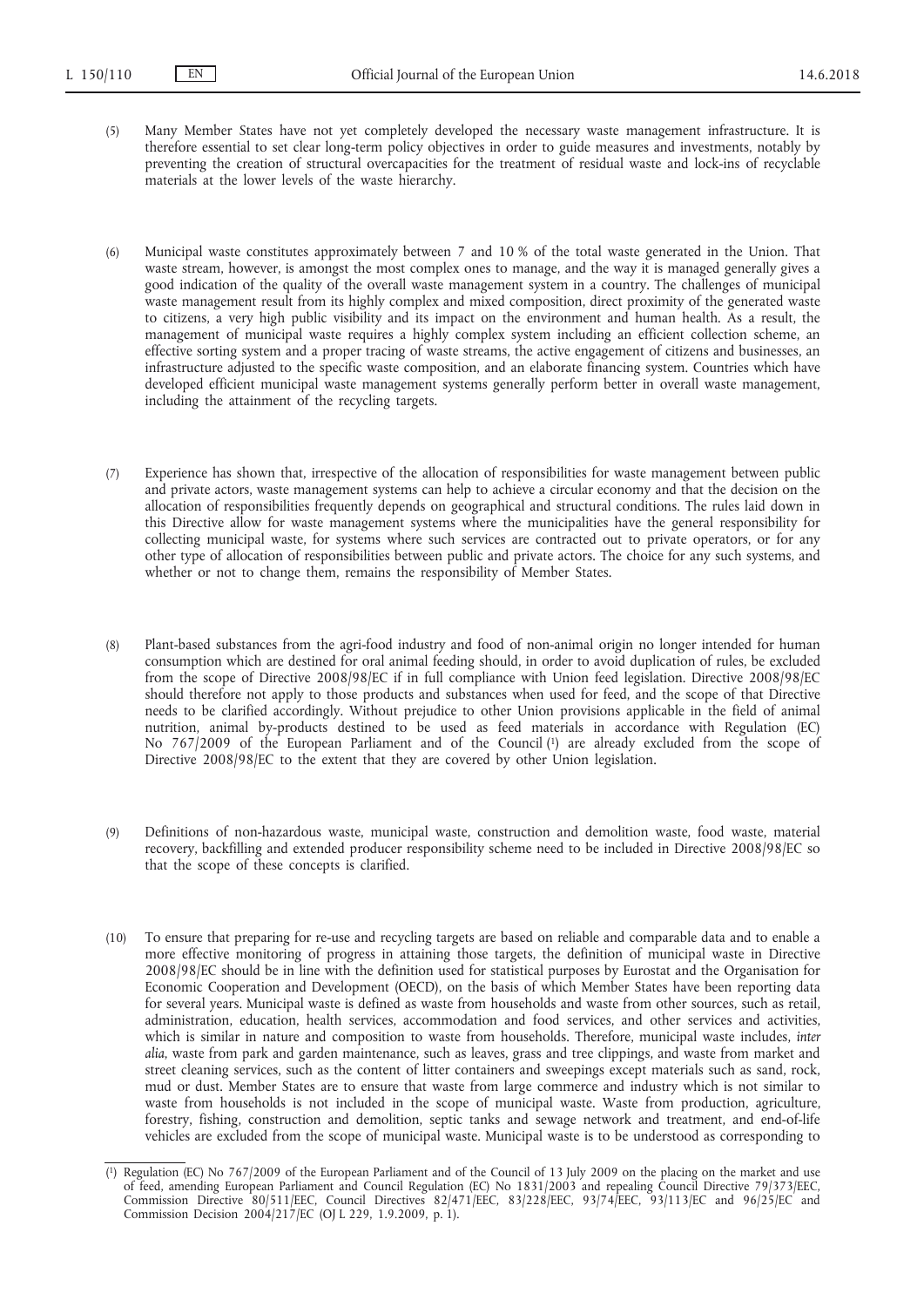the types of waste included in Chapter 15 01 and Chapter 20, with the exception of codes 20 02 02, 20 03 04 and 20 03 06, of the list of waste established by Commission Decision 2014/955/EU (1) in the version in force on 4 July 2018. Waste falling under other chapters of that list is not to be considered as municipal waste except in cases where municipal waste undergoes treatment and is assigned codes listed in Chapter 19 of that list. Member States may use relevant categories in that list for statistical purposes. The definition of municipal waste in this Directive is introduced for the purposes of determining the scope of application of the preparing for re-use and recycling targets and their calculation rules. It is neutral with regard to the public or private status of the operator managing the waste and therefore includes waste from households and other sources that is managed by or on behalf of municipalities or directly by private operators.

- (11) While the definition of construction and demolition waste refers to waste that results from construction and demolition activities in a general way, it also includes waste arising from minor do-it-yourself construction and demolition activities within private households. Construction and demolition waste should be understood as corresponding to the types of waste included in Chapter 17 of the list of waste established by Decision 2014/955/EU in the version in force on 4 July 2018.
- (12) A definition of material recovery should be introduced to cover forms of recovery other than energy recovery and other than the reprocessing of waste into materials used as fuels or other means to generate energy. It includes preparing for re-use, recycling and backfilling and other forms of material recovery such as the reprocessing of waste into secondary raw materials for engineering purposes in construction of roads or other infrastructure. Depending on the specific factual circumstances, such reprocessing can fulfil the definition of recycling if the use of materials is based on proper quality control and meets all relevant standards, norms, specifications and environmental and health protection requirements for the specific use.
- (13) A definition of backfilling should be introduced to clarify that it means any recovery operation of suitable nonhazardous waste for the purposes of reclamation in excavated areas or for engineering purposes in landscaping. The waste used for backfilling should be limited to the amount strictly necessary to achieve those purposes.
- (14) A definition of extended producer responsibility scheme should be introduced to clarify that it means a set of measures taken by Member States requiring producers of products to bear financial or financial and organisational responsibility for the management of the waste stage of a product's life cycle including separate collection, sorting and treatment operations. That obligation can also include organisational responsibility and a responsibility to contribute to waste prevention and to the reusability and recyclability of products. Producers of products can fulfil the obligations of the extended producer responsibility scheme individually or collectively.
- (15) In order to contribute to achieving the objectives laid down in Directive 2008/98/EC, Member States should make use of economic instruments and other measures to provide incentives for the application of the waste hierarchy such as those indicated in Annex IVa, which includes, *inter alia*, landfill and incineration charges, pay-as-you-throw schemes, extended producer responsibility schemes, facilitation of food donation, and incentives for local authorities, or other appropriate instruments and measures.
- (16) In order to promote sustainable use of resources and industrial symbiosis, Member States should take appropriate measures to facilitate the recognition as a by-product of a substance or an object resulting from a production process the primary aim of which is not the production of that substance or object if the harmonised conditions established at Union level are respected. The Commission should be empowered to adopt implementing acts in order to establish detailed criteria on the application of the by-product status, prioritising replicable practices of industrial symbiosis.
- (17) In order to provide operators in markets for secondary raw materials with more certainty as to the waste or nonwaste status of substances or objects and to promote a level playing field, it is important that Member States take appropriate measures to ensure that waste that has undergone a recovery operation is considered to have ceased to be waste if it complies with all the conditions laid down in Article 6(1) of Directive 2008/98/EC as amended by this Directive. Such measures may include the adoption of legislation transposing those conditions supported by procedures for their implementation, such as the establishment of material and application-specific end-of-waste criteria, guidance documents, case-by-case decisions and other procedures for the ad hoc application of the harmonised conditions established at Union level. Such measures should include enforcement provisions to verify that waste that is considered to have ceased to be waste as a result of a recovery operation complies with the law of the Union on waste, chemicals and products, in particular prioritising waste streams that pose a

<sup>(</sup> 1) Commission Decision 2014/955/EU of 18 December 2014 amending Decision 2000/532/EC on the list of waste pursuant to Directive 2008/98/EC of the European Parliament and of the Council (OJ L 370, 30.12.2014, p. 44).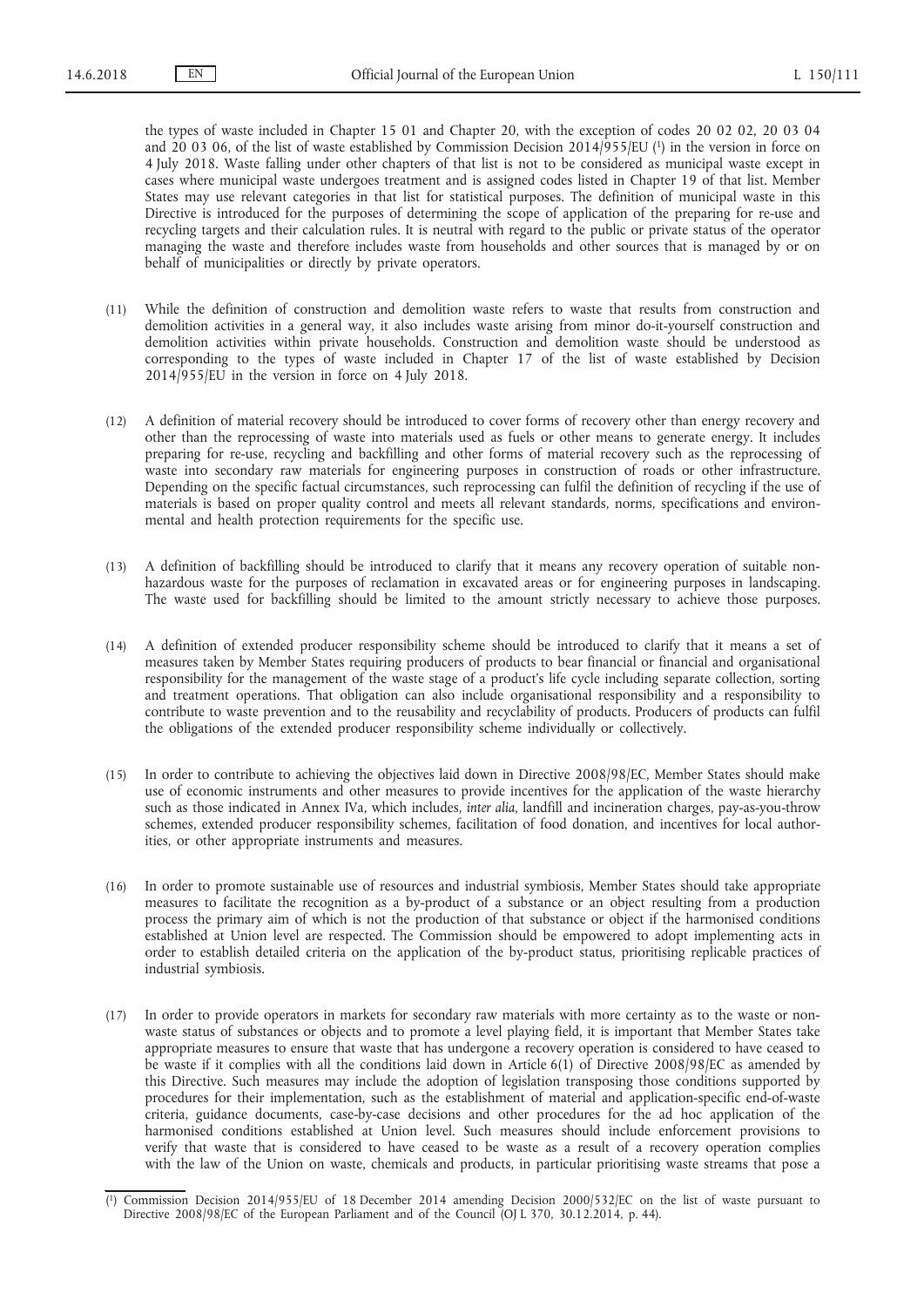higher risk to human health and the environment due to the nature and volume of those waste streams, waste that is subject to innovative recovery processes or waste that is recovered for subsequent further use in other Member States. Measures may also include the setting of a requirement on the operators recovering waste or holders of recovered waste materials to demonstrate compliance with the conditions laid down in Article 6(1) of Directive 2008/98/EC as amended by this Directive. In order to prevent illegal shipments of waste and to raise awareness among Member States and economic operators, there should be greater transparency about Member State approaches to end-of-waste status, in particular with regard to their case-by-case decisions and the result of verification by competent authorities, as well as the specific concerns of Member States and competent authorities about certain waste streams. The final determination whether the conditions laid down in Article 5 or in Article 6 of Directive 2008/98/EC as amended by this Directive are fulfilled remains the exclusive responsibility of the Member State based on all relevant information provided by the holder of the material or waste.

- (18) Implementing powers should be conferred on the Commission in order to establish detailed criteria on the application of the end-of-waste status. In that context, specific end-of-waste criteria should be considered at least for aggregates, paper, tyres and textiles.
- (19) The application of rules on by-products and end-of-waste should be without prejudice to other provisions of Union law, particularly Article 28 and Article 50(4a) and (4b) of Regulation (EC) No 1013/2006 of the European Parliament and of the Council (1) on shipments of waste, legislation on chemicals and legislation concerning the placing on the market of certain products. End-of-waste status can only be achieved if substances or objects comply with relevant requirements applicable to products. End-of-waste rules can be established in product-specific legislation.
- (20) Member States should take appropriate measures to encourage the development, production, marketing and use of products and components of products that are suitable for multiple use, that contain recycled materials, that are technically durable and easily reparable and that are, after having become waste, suitable for preparing for re-use and recycling in order to facilitate proper implementation of the waste hierarchy and without compromising the free movement of goods in the internal market. Those measures should take into account the impact of products throughout their life cycle, the waste hierarchy and, where appropriate, the potential for multiple recycling.
- (21) Extended producer responsibility schemes form an essential part of efficient waste management. However, their effectiveness and performance differ significantly between Member States. It is necessary therefore to set minimum operating requirements for such extended producer responsibility schemes, and to clarify that those requirements also apply to extended producer responsibility schemes established pursuant to other legislative acts of the Union, in particular Directives 2000/53/EC (2), 2006/66/EC (3) and 2012/19/EU (4) of the European Parliament and of the Council, in addition to the requirements already laid down therein, unless explicitly stated otherwise. It is necessary to make a distinction between those general minimum requirements that apply to all schemes and those that only apply to organisations implementing extended producer responsibility obligations on behalf of producers of products. Unless Member States decide otherwise, the general minimum requirements for extended producer responsibility schemes do not apply to schemes that do not fulfil the definition of an extended producer responsibility scheme.
- (22) The general minimum requirements should reduce costs and boost performance, as well as ensure a level playing field, including for small and medium-sized enterprises and e-commerce enterprises, and avoid obstacles to the smooth functioning of the internal market. They should also contribute to the incorporation of end-of-life costs into product prices and provide incentives for producers, when designing their products, to take better into account recyclability, reusability, reparability and the presence of hazardous substances. Overall, those requirements should improve the governance and transparency of extended producer responsibility schemes and reduce the

<sup>(</sup> 1) Regulation (EC) No 1013/2006 of the European Parliament and of the Council of 14 June 2006 on shipments of waste (OJ L 190, 12.7.2006, p. 1).

<sup>(</sup> 2) Directive 2000/53/EC of the European Parliament and of the Council of 18 September 2000 on end-of life vehicles (OJ L 269, 21.10.2000, p. 34).

<sup>(</sup> 3) Directive 2006/66/EC of the European Parliament and of the Council of 6 September 2006 on batteries and accumulators and waste batteries and accumulators and repealing Directive 91/157/EEC (OJ L 266, 26.9.2006, p. 1).

<sup>(</sup> 4) Directive 2012/19/EU of the European Parliament and of the Council of 4 July 2012 on waste electrical and electronic equipment (WEEE) (OJ L 197, 24.7.2012, p. 38).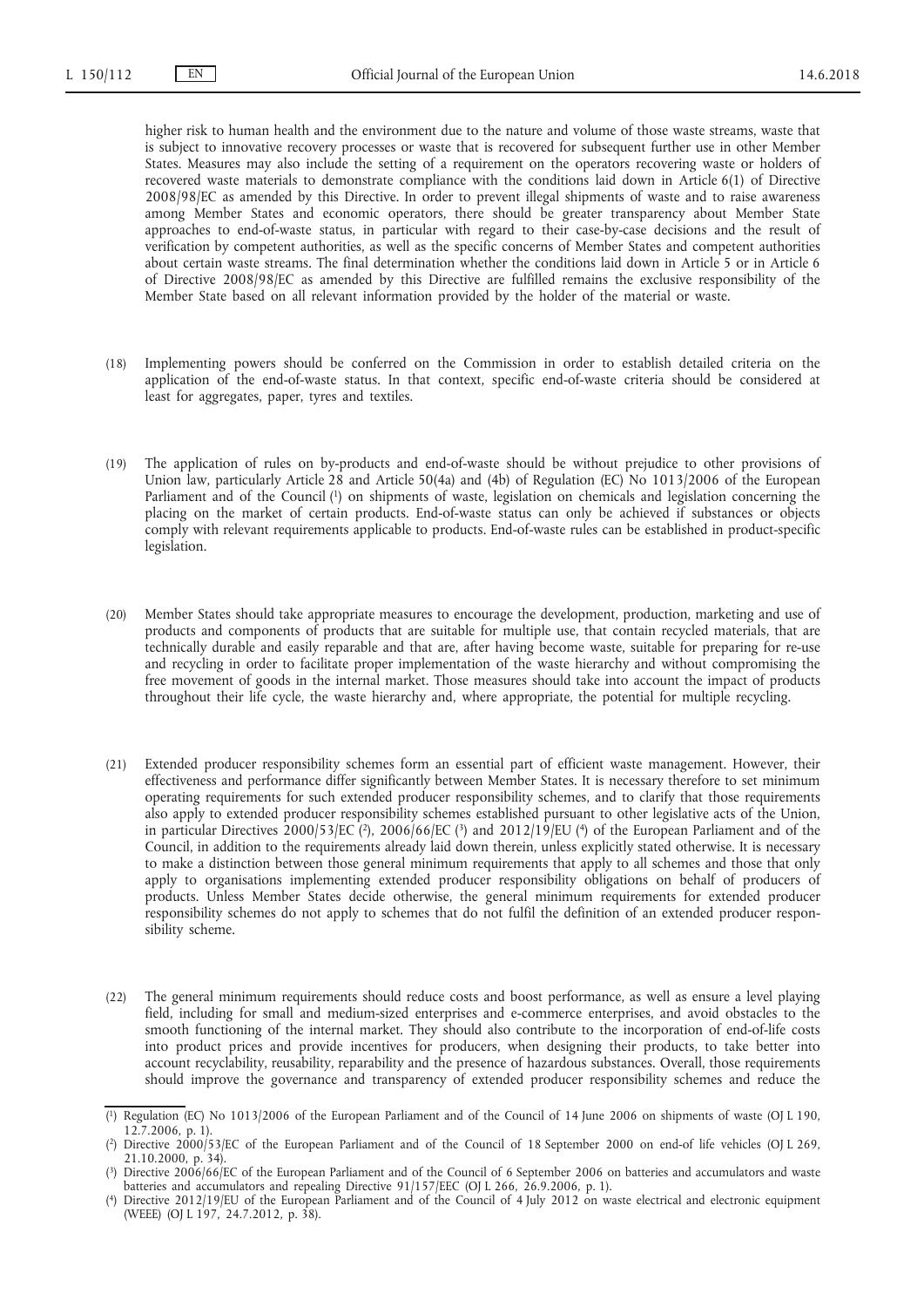possibility of conflicts of interest emerging between organisations implementing extended producer responsibility obligations on behalf of producers of products and waste operators that those organisations contract. The requirements should apply to both new and existing extended producer responsibility schemes. A transitional period is however necessary for existing extended producer responsibility schemes to adapt their structures and procedures to the new requirements.

- (23) Public authorities play an important role in the organisation of municipal waste collection and treatment and related communication with citizens. Provisions relating to the financial responsibility of producers of products introduced as part of the general minimum requirements for extended producer responsibility schemes should apply without prejudice to the competence of public authorities as regards the collection and treatment of municipal waste.
- (24) In cases where public authorities are responsible for organising the operational aspects of managing waste from products that are subject to extended producer responsibility schemes, those services should be provided in a costefficient manner and the financial responsibility of producers of products should not exceed the costs necessary to provide those services. Such costs should be established in a transparent way between the actors concerned, including producers of products, their organisations and public authorities.
- (25) In order to ensure proper waste management, where producers of products or organisations implementing extended producer responsibility obligations on their behalf are responsible for the management of waste from products that they place on the market, they should ensure continuity of waste management services throughout the year, even if the targets and objectives applicable to them are met. They should also not restrict those services in terms of geographical, product and material coverage to the areas where the collection and management of waste are the most profitable.
- (26) Producers of products should cover the costs necessary to meet the waste management targets and other targets and objectives, including on waste prevention, defined for the relevant extended producer responsibility scheme. Under strict conditions, those costs can be shared with the original waste producers or distributors where justified by the need to ensure proper waste management and the economic viability of the extended producer responsibility scheme.
- (27) The Commission should adopt guidelines on the modulation of financial contributions of producers of products to extended producer responsibility schemes in order to assist Member States in the implementation of this Directive in facilitating the functioning of the internal market. To ensure coherence in the internal market, the Commission should be able to adopt harmonised criteria for that purpose by means of implementing acts.
- (28) Authorised representatives established to fulfil extended producer responsibility obligations of producers of products may be subject to requirements that enable the Member State on whose territory they are established to monitor and verify compliance with those obligations. However, those requirements should not go beyond the requirements that are applicable to the producers of products and organisations implementing extended producer responsibility obligations on their behalf established in that Member State.
- (29) Waste prevention is the most efficient way to improve resource efficiency and to reduce the environmental impact of waste. It is important therefore that Member States take appropriate measures to prevent waste generation and monitor and assess progress in the implementation of such measures. As part of such measures, Member States should facilitate innovative production, business and consumption models that reduce the presence of hazardous substances in materials and products, that encourage the increase of the lifespan of products and that promote reuse including through the establishment and support of re-use and repair networks, such as those run by social economy enterprises, deposit-refund and return-refill schemes and by incentivising remanufacturing, refurbishment and, where appropriate, repurposing of products as well as sharing platforms. In order to ensure a uniform measurement of the overall progress in the implementation of waste prevention measures, common indicators and targets should be established.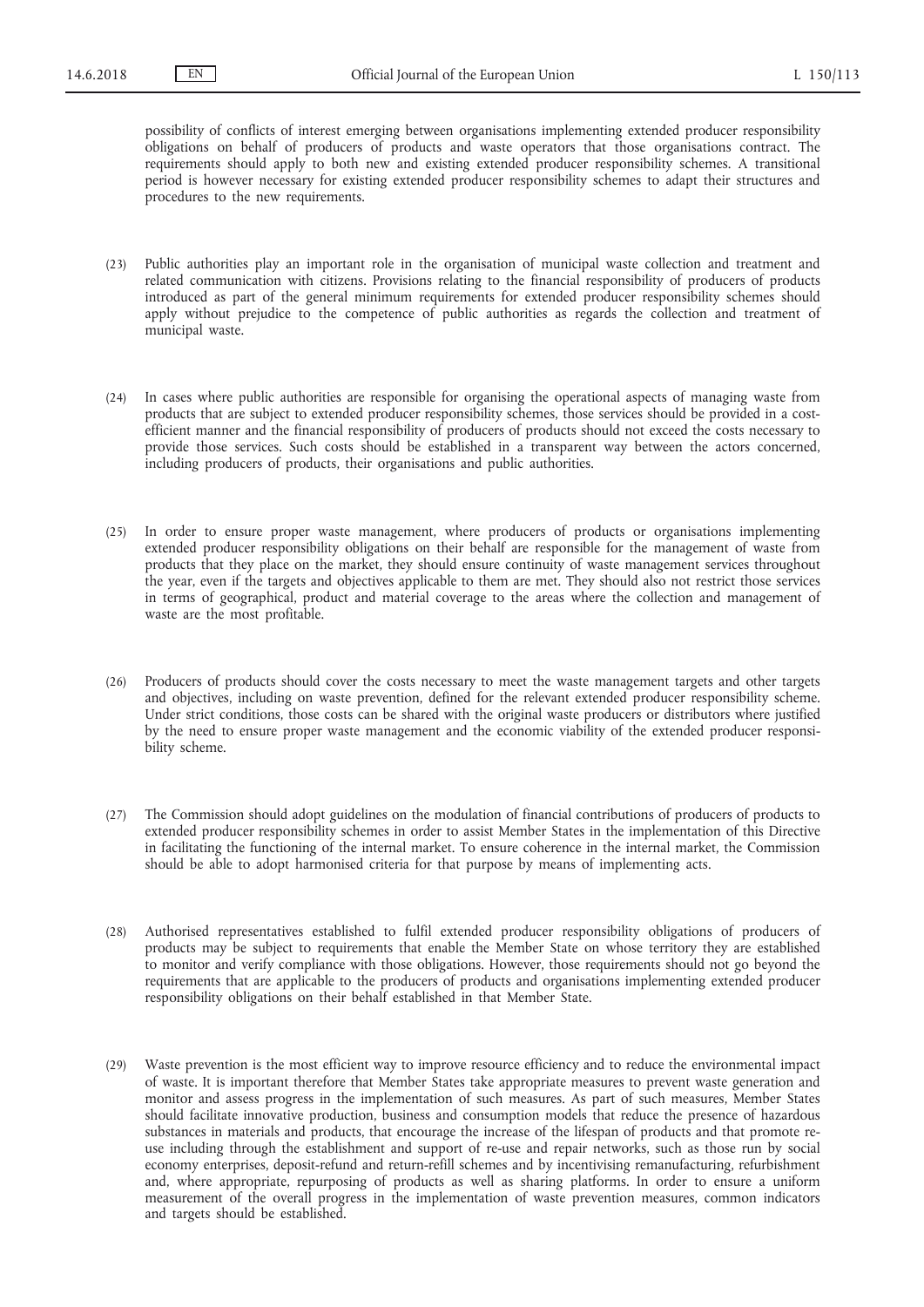- (30) The promotion of sustainability in production and consumption can contribute significantly to waste prevention. Member States should take steps to make consumers aware of that contribution and encourage them to participate more actively in order to improve resource efficiency. As part of measures to reduce waste generation, Member States should include continuous communication and education initiatives to raise awareness on the issues surrounding waste prevention and littering and may include the use of deposit-refund schemes and the setting of quantitative targets, and provide, as appropriate, adequate economic incentives to producers.
- (31) Member States should take measures to promote prevention and reduction of food waste in line with the 2030 Agenda for Sustainable Development, adopted by the United Nations (UN) General Assembly on 25 September 2015, and in particular its target of halving per capita global food waste at the retail and consumer levels and reduce food losses along production and supply chains, including post-harvest losses, by 2030. Those measures should aim to prevent and reduce food waste in primary production, in processing and manufacturing, in retail and other distribution of food, in restaurants and food services as well as in households. In order to contribute and ensure to be on track towards the attainment of the UN Sustainable Development Goal, Member States should aim to achieve an indicative Union-wide food waste reduction target of 30 % by 2025 and 50 % by 2030. Having regard to the environmental, social and economic benefits of preventing food waste, Member States should establish specific food waste prevention measures, including awareness campaigns to demonstrate how to prevent food waste, in their waste prevention programmes. Member States should measure progress made in the reduction of food waste. To measure that progress and to facilitate the exchange of good practices across the Union both between Member States and between food business operators, a common methodology for such measurement should be established. Based on those methodologies, reporting on food waste levels should take place on an annual basis.
- (32) In order to prevent food waste, Member States should provide incentives for the collection of unsold food products at all stages of the food supply chain and for their safe redistribution, including to charitable organisations. Consumer awareness of the meaning of 'use-by' and 'best-before' dates should also be improved in order to reduce food waste.
- (33) Litter, whether in cities, on land, in rivers and seas or elsewhere, has direct and indirect detrimental impacts on the environment, the well-being of citizens and the economy, and the costs to clean it up present an unnecessary economic burden for society. Member States should take measures aimed at preventing all forms of abandonment, dumping, uncontrolled management or other forms of discarding of waste. Member States should also take measures to clean up litter present in the environment, irrespective of its source or size and regardless of whether waste has been discarded wilfully or by negligence. Measures to prevent and reduce litter from products that are the main sources of littering in the natural and marine environments could consist of, *inter alia*, improvements in waste management infrastructure and practices, economic instruments and awareness raising campaigns. When considering a measure having restrictive effects on intra-Union trade, Member States should be able to demonstrate that the measure in question is adequate to attain the objective of preventing and reducing littering in the natural and marine environment, does not go beyond what is necessary to attain that objective and does not constitute a means of arbitrary discrimination or a disguised restriction on trade between Member States.
- (34) The fight against litter should be a shared effort between competent authorities, producers and consumers. Consumers should be incentivised to change their behaviour including through education and awareness raising, while producers should promote the sustainable use of and contribute to appropriate end-of-life management of their products.
- (35) Litter in the marine environment is a particularly pressing problem, and Member States should take measures that aim at halting the generation of marine litter in the Union, thereby contributing to the goal of the 2030 Agenda for Sustainable Development adopted by the UN General Assembly on 25 September 2015 to prevent and significantly reduce by 2025 marine pollution of all kinds, in particular from land-based activities, including marine debris and nutrient pollution. Since marine litter, in particular for plastic waste, stems to a large extent from land-based activities caused mainly by poor solid waste management practices and infrastructure, littering by citizens and lack of public awareness, specific measures should be laid down in waste prevention programmes and waste management plans. Those measures should contribute to the goal of achieving good environmental status in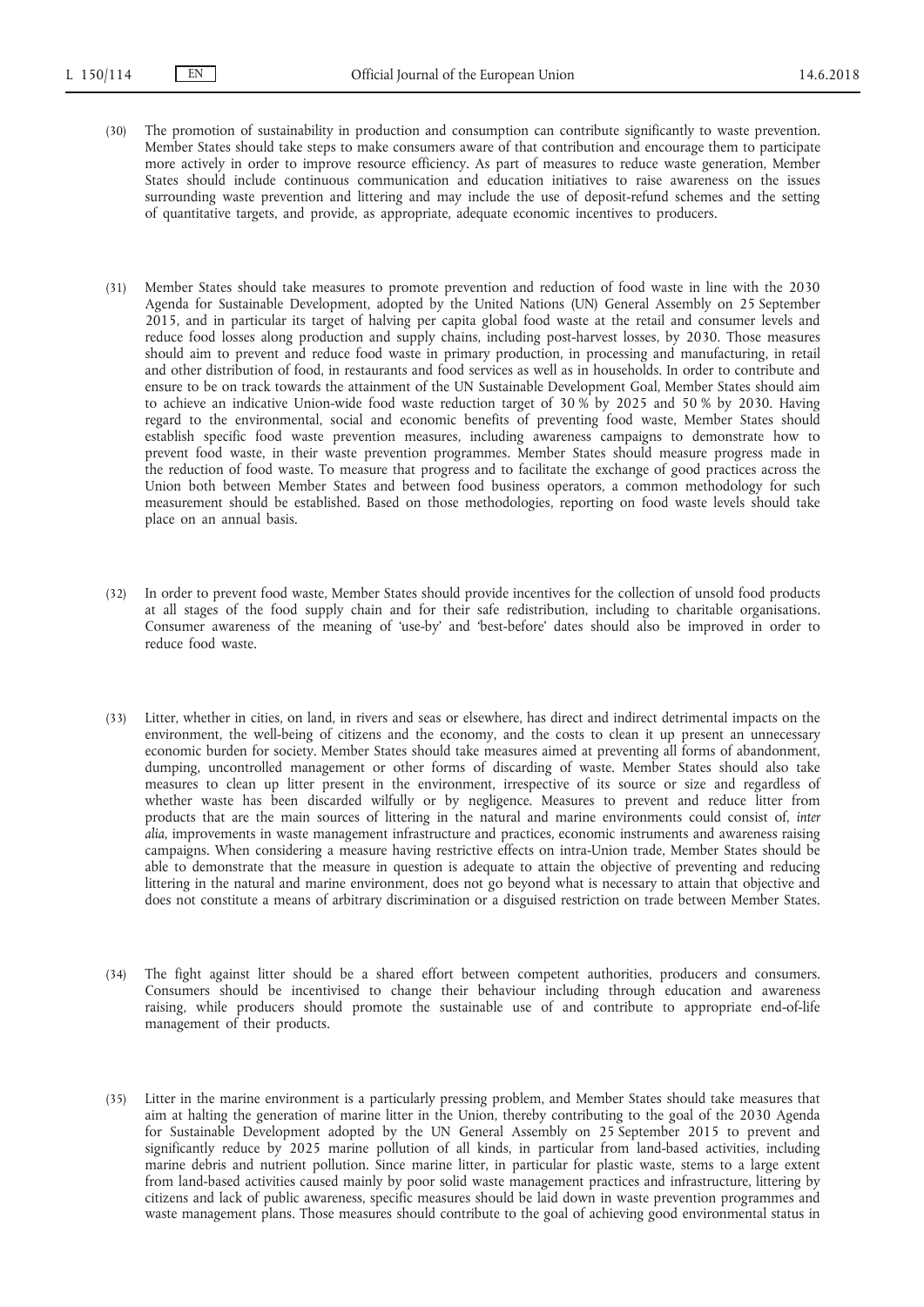the marine environment by 2020 as laid down in Directive 2008/56/EC of the European Parliament and of the Council (1). In accordance with that Directive, Member States are required to establish specific strategies and measures and update them every six years. They are also required to regularly report, starting in 2018, on the progress to maintain or achieve the goal of good environmental status. Measures to tackle litter in Directive 2008/98/EC should therefore be coordinated with the measures required under Directive 2008/56/EC and Directive 2000/60/EC of the European Parliament and of the Council  $(\hat{2})$ .

- (36) Certain raw materials are of a high importance to the economy of the Union and their supply is associated with a high risk. In order to ensure security of supply of those raw materials and in line with the Raw Materials Initiative established by the Commission in its communication of 4 November 2008 on 'The raw materials initiative meeting our critical needs for growth and jobs in Europe' and the objectives and targets of the European Innovation Partnership on Raw Materials, Member States should take measures to promote the re-use of products constituting the main sources of critical raw materials to prevent that those materials become waste. In that context, the Commission has established a list of such materials for the Union in its communication of 13 September 2017 on 'the 2017 list of Critical Raw Materials for the EU' and that list is subject to regular review.
- (37) To further support effective implementation of the Raw Materials Initiative, Member States should also take measures to achieve the best possible management of waste containing significant amounts of critical raw materials, taking economic and technological feasibility and environmental and health benefits into account. They should also include in their waste management plans nationally appropriate measures regarding collection, sorting and recovery of waste containing significant amounts of those raw materials. The measures should be included in the waste management plans when they are updated for the first time following the entry into force of this Directive. The Commission should provide information about the relevant product groups and waste streams at Union level. The provision of that information does not preclude, however, Member States from taking measures for other raw materials considered as important to their national economy.
- (38) When products, materials and substances become waste, the presence of hazardous substances may render that waste unsuitable for recycling or the production of secondary raw materials of high quality. Therefore, in line with the 7th Environment Action Programme, which calls for the development of non-toxic material cycles, it is necessary to promote measures to reduce the content of hazardous substances in materials and products, including recycled materials, and to ensure that sufficient information about the presence of hazardous substances and especially substances of very high concern is communicated throughout the whole life cycle of products and materials. In order to achieve those objectives, it is necessary to improve the coherence among the law of the Union on waste, on chemicals and on products and to provide a role for the European Chemicals Agency to ensure that the information about the presence of substances of very high concern is available throughout the whole life cycle of products and materials, including at the waste stage.
- (39) Improving resource use could bring substantial net savings for Union businesses, public authorities and consumers while reducing total annual greenhouse gas emissions. For that reason, the Commission should propose, by the end of 2018, a lead indicator and a dashboard of sub-indicators on resource efficiency in order to monitor the progress towards the target of increasing resource efficiency at Union level.
- (40) Fostering a sustainable bio-economy can contribute to decreasing the Union's dependence on imported raw materials. Bio-based recyclable products and compostable bio-degradable products could represent therefore an opportunity to stimulate further research and innovation and to substitute fossil fuel-based feedstock with renewable resources.
- (41) In order to avoid waste treatment which locks in resources at the lower levels of the waste hierarchy, increase preparing for re-use and recycling rates, enable high-quality recycling and boost the uptake of quality secondary raw materials, Member States should ensure enhanced compliance with the obligation to collect waste separately, as laid down in Articles 10(2) and 11(1) of Directive 2008/98/EC, including the obligation to set up separate collection for at least paper, metal, plastic and glass waste that Member States had to meet by 2015, and should

<sup>(</sup> 1) Directive 2008/56/EC of the European Parliament and of the Council of 17 June 2008 establishing a framework for Community action in the field of marine environmental policy (Marine Strategy Framework Directive) (OJ L 164, 25.6.2008, p. 19).

<sup>(</sup> 2) Directive 2000/60/EC of the European Parliament and of the Council of 23 October 2000 establishing a framework for Community action in the field of water policy (OJ L 327, 22.12.2000, p. 1).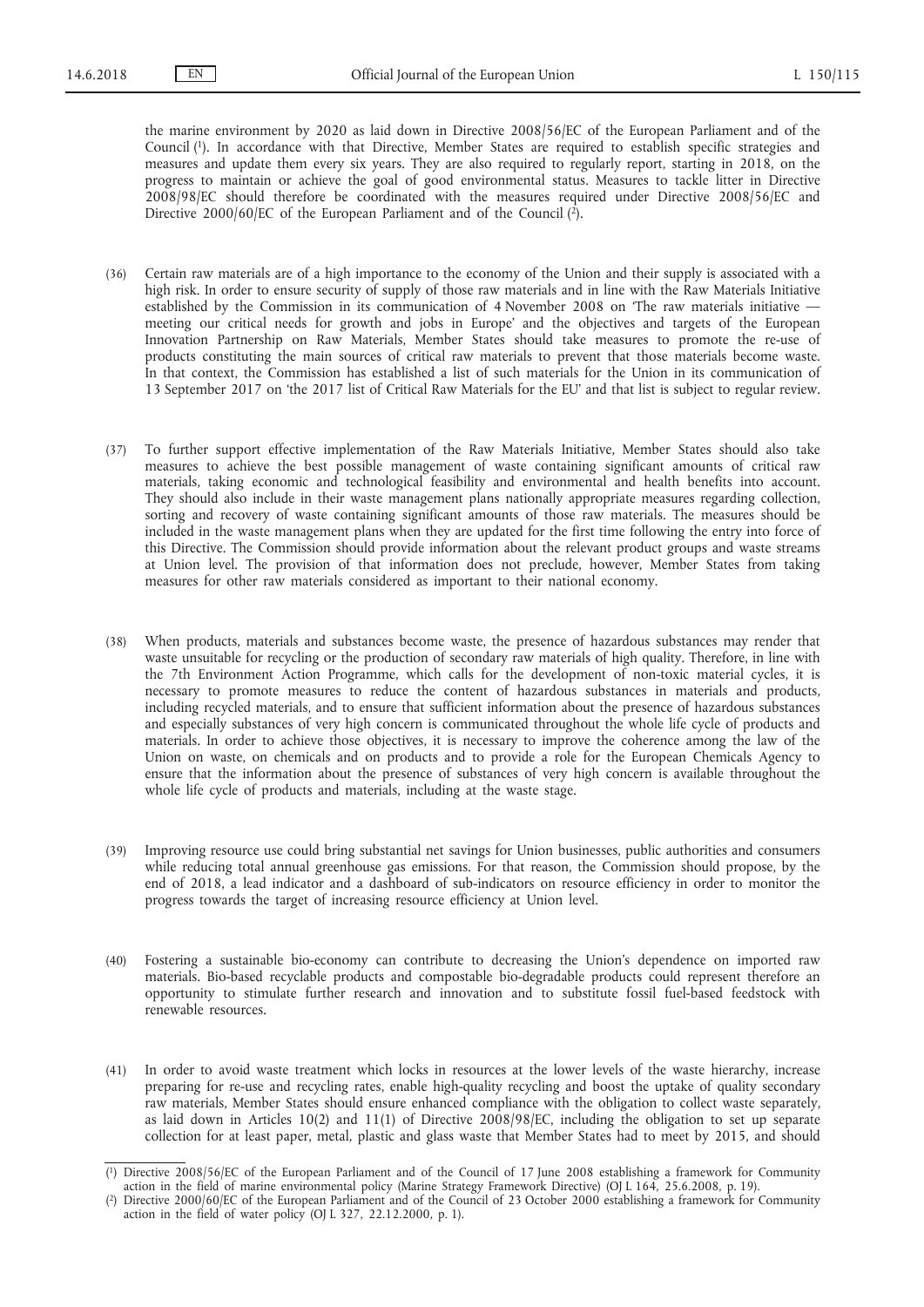introduce separate collection of bio-waste, hazardous waste produced by households and textile waste. Where appropriate, hazardous bio-waste and packaging waste containing hazardous substances should be subject to specific collection requirements.

- (42) Separate collection could be achieved through door-to-door collection, bring and reception systems or other collection arrangements. While the obligation to separately collect waste requires that waste be kept separate by type and nature, it should be possible to collect certain types of waste together provided that this does not impede high-quality recycling or other recovery of waste, in line with the waste hierarchy. Member States should also be allowed to deviate from the general obligation to separately collect waste in other duly justified cases, for instance where the separate collection of specific waste streams in remote and scarcely populated areas causes negative environmental impacts that outweigh its overall environmental benefits or entails disproportionate economic costs. When assessing any cases in which economic costs might be disproportionate, Member States should take into account the overall economic benefits of separate collection, including in terms of avoided direct costs and costs of adverse environmental and health impacts associated with the collection and treatment of mixed waste, revenues from sales of secondary raw materials and the possibility to develop markets for such materials, as well as contributions by waste producers and producers of products, which could further improve the costefficiency of waste management systems.
- (43) The targets for preparing for re-use and recycling of municipal waste should be increased in order to deliver substantial environmental, economic and social benefits and to accelerate the shift towards a circular economy.
- (44) Through a progressive increase of the existing targets for preparing for re-use and recycling of municipal waste, it should be ensured that economically valuable waste materials are effectively prepared for re-use or recycled, while ensuring a high-level protection of human health and the environment, and that economically valuable materials found in waste are channelled back into the European economy, thus advancing the Raw Materials Initiative and the creation of a circular economy.
- (45) Large differences exist among Member States with respect to their waste management performance, particularly as regards recycling of municipal waste. In order to take account of those differences, those Member States which in 2013 prepared for re-use and recycled less than 20 % of their municipal waste or landfilled more than 60 % of their municipal waste according to data reported under the Joint Questionnaire of the OECD and Eurostat should be allowed to decide to extend the time for complying with the preparing for re-use and recycling targets established for 2025, 2030 and 2035. In light of average annual progression rates observed in Member States over the past 15 years, those Member States would need to increase their recycling capacity to levels that are well above past averages to meet those targets. In order to ensure that steady progress towards the targets is made and that implementation gaps are tackled in due time, Member States that make use of additional time should meet interim-targets and, based on detailed criteria, establish an implementation plan.
- (46) In order to ensure the reliability of data, it is important to lay down more precisely the rules according to which Member States should report what is effectively recycled and prepared for re-use and can be counted towards the attainment of the targets. The calculation of the recycling targets should be based on the weight of municipal waste which enters recycling. As a general rule, the actual measurement of the weight of municipal waste counted as recycled should be at the point where municipal waste enters the recycling operation. Nevertheless, in order to limit administrative burdens, Member States should, under strict conditions and by way of derogation from the general rule, be allowed to establish the weight of municipal waste recycled on the basis of measuring the output of any sorting operation. Losses of materials which occur before the waste enters the recycling operation, for instance due to sorting or other preliminary operations, should not be included in the waste amounts reported as recycled. Those losses can be established on the basis of electronic registries, technical specifications, detailed rules on the calculation of average loss rates for various waste streams or other equivalent measures. Member States should report on such measures in the quality check reports accompanying the data on waste recycling which they report to the Commission. The average loss rates should preferably be established at the level of individual sorting facilities and should be linked to the different main types of waste, different sources (such as household or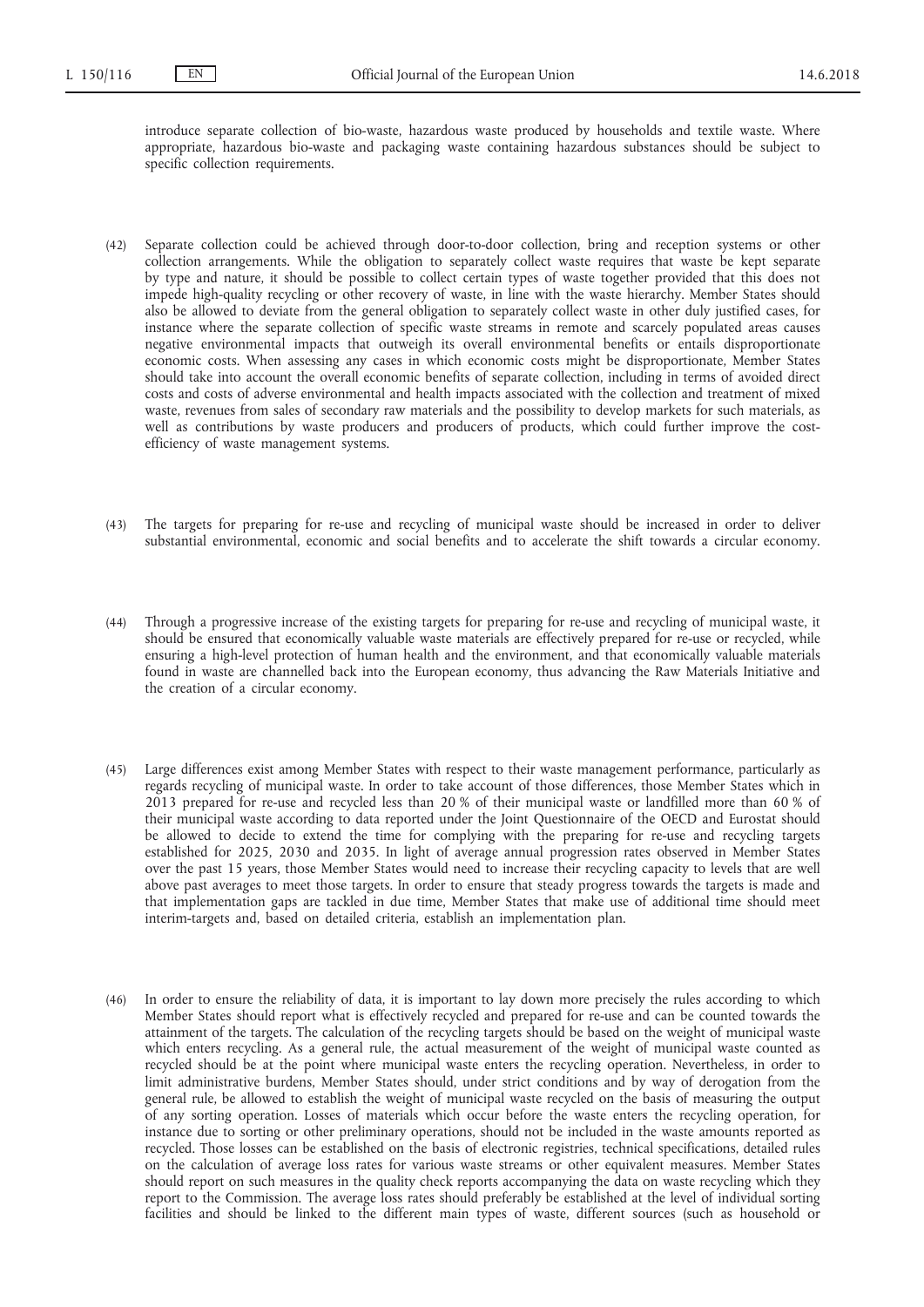commercial), different collection schemes and different types of sorting processes. Average loss rates should only be used in cases where no other reliable data are available, in particular in the context of shipment and export of waste. Losses in weight of materials or substances due to physical or chemical transformation processes inherent in the recycling operation whereby waste materials are actually reprocessed into products, materials or substances should not be deducted from the weight of the waste reported as recycled.

- (47) With the alignment of the definitions contained in European Parliament and Council Directive 94/62/EC (1), Directive 2000/53/EC, Directive 2006/66/EC, Directive 2008/98/EC, and Directive 2012/19/EU, the provision in Article 6 of Directive 2008/98/EC on considering waste that ceases to be waste for the purposes of the recovery and recycling targets set in those Directives is no longer necessary. Materials that cease to be waste through a recovery or recycling operation are to be counted for the attainment of the respective recovery or recycling targets set in those Directives in line with the applicable calculation methods. Where waste materials cease to be waste as a result of a preparatory operation before being actually reprocessed, such materials can be counted as recycled provided that they are destined for subsequent reprocessing into products, materials or substances, whether for the original or other purposes. End-of-waste materials which are to be used as fuels or other means to generate energy, which are backfilled or disposed of, or which are to be used in any operation that has the same purpose as recovery of waste other than preparing for re-use and recycling, should not be counted towards the attainment of the recycling targets.
- (48) Where the calculation of the recycling rate is applied to aerobic or anaerobic treatment of biodegradable waste, the amount of waste that enters aerobic or anaerobic treatment can be counted as recycled provided that such treatment generates output which is to be used as a recycled product, material or substance. While the output of such treatment is most commonly compost or digestate, other output could also be taken into account provided that it contains comparable quantities of recycled content in relation to the amount of the treated biodegradable waste. In other cases, in line with the definition of recycling, the reprocessing of biodegradable waste into materials which are to be used as fuels or other means to generate energy, which are disposed of, or which are to be used in any operation that has the same purpose as recovery of waste other than preparing for re-use and recycling, should not be counted towards the attainment of the recycling targets.
- (49) Member States should be able, for the purposes of calculating whether the preparing for re-use and recycling targets are attained, to take into account the recycling of metals that are separated after incineration of municipal waste. In order to ensure a uniform calculation of this data, the Commission should adopt detailed rules on the quality criteria for recycled metals and on the calculation, verification and reporting of data.
- (50) In the case of exports of waste from the Union for preparing for re-use or recycling, Member States should make effective use of the inspection powers provided for in Article 50(4c) of Regulation (EC) No 1013/2006 to require documentary evidence to ascertain whether a shipment is destined for recovery operations which are in compliance with Article 49 of that Regulation and therefore managed in an environmentally sound manner at a facility operating in accordance with human health and environmental protection standards that are broadly equivalent to standards established in Union legislation. In carrying out that task, Member States could cooperate with other relevant actors, such as the competent authorities in the country of destination, independent third-party verification bodies or organisations implementing extended producer responsibility obligations on behalf of producers of products established under extended producer responsibility schemes, which could carry out physical and other checks of facilities in third countries. In the quality check report accompanying the data on the attainment of the targets, Member States should report on the measures to implement the obligation to ensure that waste exported from the Union is treated in broadly equivalent conditions to those required under relevant Union environmental law.
- (51) In order to ensure better, more timely and more uniform implementation of this Directive and anticipate any implementation weaknesses, a system of early warning reports should be established to detect shortcomings and allow taking action ahead of the deadlines for meeting the targets.
- (52) Industrial waste, certain parts of commercial waste and extractive waste are extremely diversified in terms of composition and volume, and very different depending on the economic structure of a Member State, the structure of the industry or commerce sector that generates the waste and the industrial or commercial density in a given geographical area. Hence, for most industrial and extractive waste, an industry-oriented approach using Best Available Techniques reference documents and similar instruments to address the specific issues related to the management of a given type of waste has been considered a suitable solution. However, industrial and commercial

<sup>(</sup> 1) European Parliament and Council Directive 94/62/EC of 20 December 1994 on packaging and packaging waste (OJ L 365, 31.12.1994, p. 10).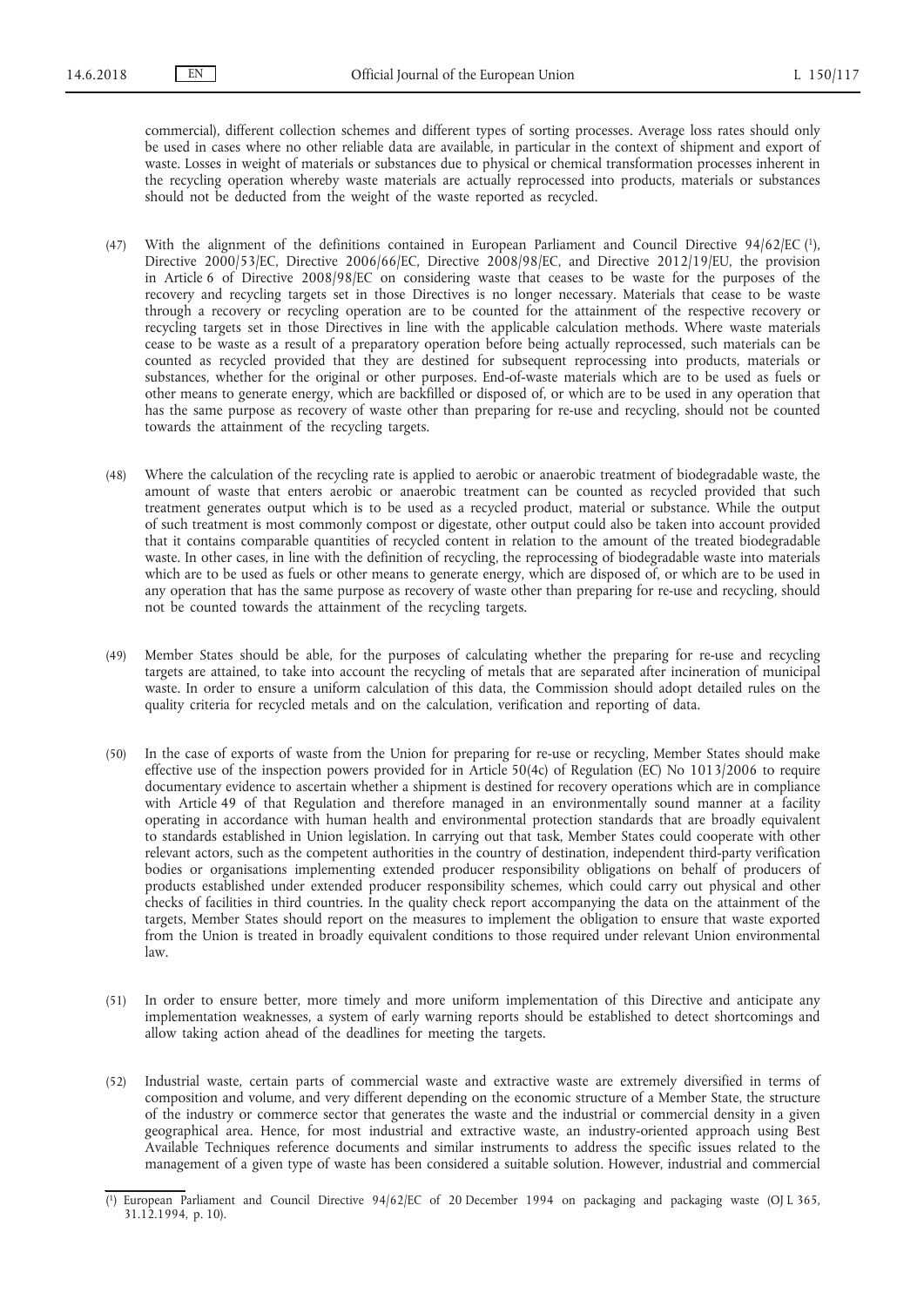packaging waste should continue to be covered by the requirements of Directives 94/62/EC and 2008/98/EC, including their respective improvements. With a view to exploring further the potential to increase the preparing for re-use and recycling of commercial waste, non-hazardous industrial waste and other key waste streams, the Commission should consider the setting of targets for those waste streams.

- (53) With a view to ensuring that the objectives of Union waste law continue to be met, it is important that the Commission reviews the disposal operations listed in Annex I to Directive 2008/98/EC. That review should be carried out in the light of Article 13 of that Directive while taking into account relevant information, such as developments at international level, in particular in relation to the Basel Convention of 22 March 1989 on the control of transboundary movements of hazardous wastes and their disposal (1).
- (54) Hazardous waste that is produced by households, such as hazardous waste from paints, varnishes, solvents or cleaning products, should also be collected separately in order to avoid contamination of municipal waste with hazardous waste fractions that could lower recycling quality and to ensure the environmentally sound management of that hazardous waste. In that regard, specific collection obligations are already in place for waste electrical and electronic equipment and waste batteries and accumulators produced by households.
- (55) The separate collection of waste oils and preventing their mixing with other kinds of waste or substances are essential to ensure that their treatment delivers the best overall environmental outcome. In treating waste oils, priority should be given to regeneration or alternatively to other recycling operations delivering an equivalent or a better overall environmental outcome than regeneration. With a view to further improving the management of waste oils, the Commission should consider, and, if appropriate, propose measures to improve the treatment of waste oils, including quantitative targets on their regeneration. During that review, attention should be paid to the treatment options regarding the regeneration of waste oils as well as to the quality and final use of the regenerated and recycled products.
- (56) In order to avoid waste treatment which locks in resources at the lower levels of the waste hierarchy, to enable high-quality recycling and to boost the uptake of quality secondary raw materials, Member States should ensure that bio-waste is separately collected and undergoes recycling in a way that fulfils a high level of environmental protection and the output of which meets relevant high quality standards.
- (57) This Directive sets long-term objectives for the Union's waste management and gives economic operators and Member States a clear direction for the investments needed to achieve those objectives. In developing their national waste management plans and planning investments in waste management infrastructure, Member States should assess and take into account the required investments and other financial means, including for local authorities. That assessment should be included in the waste management plan or other strategic documents. In that context, Member States should make sound use of investments, including through Union Funds, by prioritising prevention including re-use, preparing for re-use and recycling, in line with the waste hierarchy. The Commission should assist competent authorities in developing an effective financial framework, including through the use of Union Funds where appropriate, to implement the requirements of this Directive in accordance with the waste hierarchy and to support innovation in technologies and waste management.
- (58) Proper management of hazardous waste still presents a problem in the Union, and data on its treatment are partly missing. It is therefore necessary to strengthen record keeping and traceability mechanisms through the establishment of electronic registries for hazardous waste in Member States. Electronic data collection should be extended to other types of waste, where appropriate, in order to simplify record-keeping for businesses and administrations and improve the monitoring of waste flows in the Union.
- (59) Implementation reports prepared by Member States every three years have not proved to be an effective tool for verifying compliance or ensuring good implementation, and are generating unnecessary administrative burdens. It is therefore appropriate to repeal provisions obliging Member States to produce such reports. Instead, compliance monitoring should be exclusively based on the data which Member States report every year to the Commission.

<sup>(</sup> 1) OJ L 39, 16.2.1993, p. 3.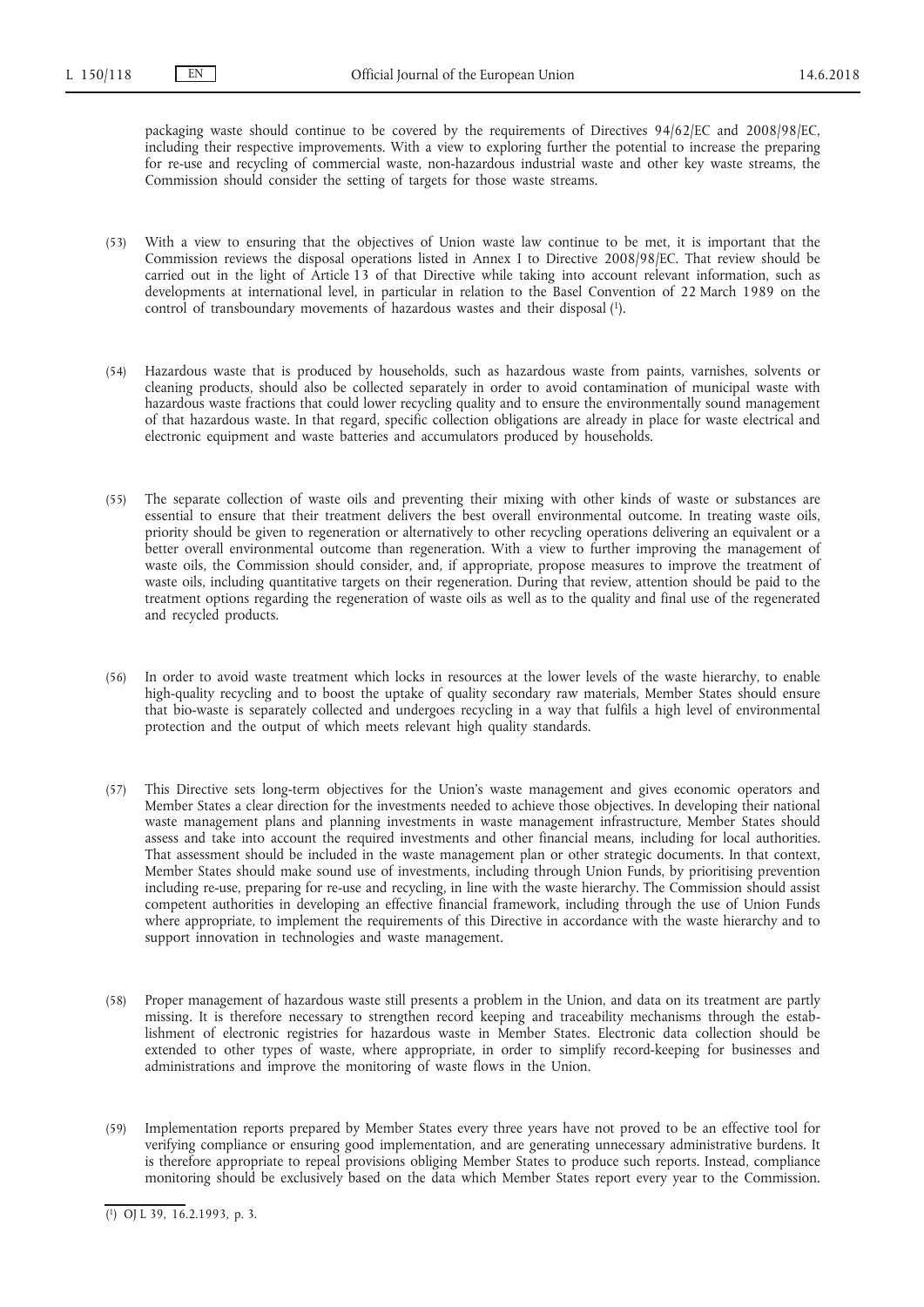- (60) Data reported by Member States are essential for the Commission to assess compliance with Union waste law by Member States. The quality, reliability and comparability of data should be improved by introducing a single entry point for all waste data, deleting obsolete reporting requirements, benchmarking national reporting methodologies and introducing a data quality check report. Therefore, when reporting on the attainment of the targets set out in legislative acts of the Union on waste, Member States should use the most recent rules developed by the Commission and methodologies developed by the respective national competent authorities responsible for implementing this Directive.
- (61) To facilitate adequate interpretation and implementation of the requirements set out in Directive 2008/98/EC, it is appropriate to develop and periodically review guidelines concerning those requirements and to ensure the exchange of information and sharing of best practices among Member States on the practical implementation and enforcement of those requirements. Such guidelines, information exchange and sharing of best practices should, *inter alia*, facilitate a common understanding and application in practice of the definition of 'waste', including the term 'discard', and should take into account circular business models in which, for instance, a substance or object is transferred from one holder to another holder without the intention to discard.
- (62) In order to supplement or amend Directive 2008/98/EC, the power to adopt acts in accordance with Article 290 of the Treaty on the Functioning of the European Union should be delegated to the Commission in respect of Articles 7(1), 9(8), 11a(10), 27(1), 27(4), 38(2) and 38(3) of that Directive, as amended by this Directive. It is of particular importance that the Commission carries out appropriate consultations during its preparatory work, including at expert level, and that those consultations be conducted in accordance with the principles laid down in the Interinstitutional Agreement of 13 April 2016 on Better Law-Making (1). In particular, to ensure equal participation in the preparation of delegated acts, the European Parliament and the Council receive all documents at the same time as Member States' experts, and their experts systematically have access to meetings of Commission expert groups dealing with the preparation of delegated acts.
- (63) In order to ensure uniform conditions for the implementation of Directive 2008/98/EC, implementing powers should be conferred on the Commission in respect of Articles 5(2), 6(2), 8(5), 9(7), 11a(9), 33(2), 35(5) and 37(7) thereof as amended by this Directive. Those powers should be exercised in accordance with Regulation (EU) No 182/2011 of the European Parliament and of the Council (2).
- (64) Since the objectives of this Directive, namely to improve waste management in the Union, and thereby to contribute to the protection, preservation and improvement of the quality of the environment, the health of the oceans and the safety of seafood by reducing marine litter, and to the prudent and rational utilisation of natural resources across the Union, cannot be sufficiently achieved by the Member States, but can rather, by reason of the scale and effects of the measures, be better achieved at Union level, the Union may adopt measures, in accordance with the principle of subsidiarity as set out in Article 5 of the Treaty on European Union. In accordance with the principle of proportionality, as set out in that Article, this Directive does not go beyond what is necessary in order to achieve those objectives.
- (65) Directive 2008/98/EC should therefore be amended accordingly.
- (66) In accordance with the Joint Political Declaration of 28 September 2011 of Member States and the Commission on explanatory documents (3), Member States have undertaken to accompany, in justified cases, the notification of their transposition measures with one or more documents explaining the relationship between the components of a directive and the corresponding parts of national transposition instruments. With regard to this Directive, the legislator considers the transmission of such documents to be justified.
- (67) This Directive has been adopted taking into account the commitments set out in the Interinstitutional Agreement of 13 April 2016 on Better Law-Making and it should be implemented and applied in accordance with the guidance contained in that Agreement,

<sup>(</sup> 1) OJ L 123, 12.5.2016, p. 1.

<sup>(</sup> 2) Regulation (EU) No 182/2011 of the European Parliament and of the Council of 16 February 2011 laying down the rules and general principles concerning mechanisms for control by Member States of the Commission's exercise of implementing powers (OJ L 55, 28.2.2011, p. 13).

<sup>(</sup> 3) OJ C 369, 17.12.2011, p. 14.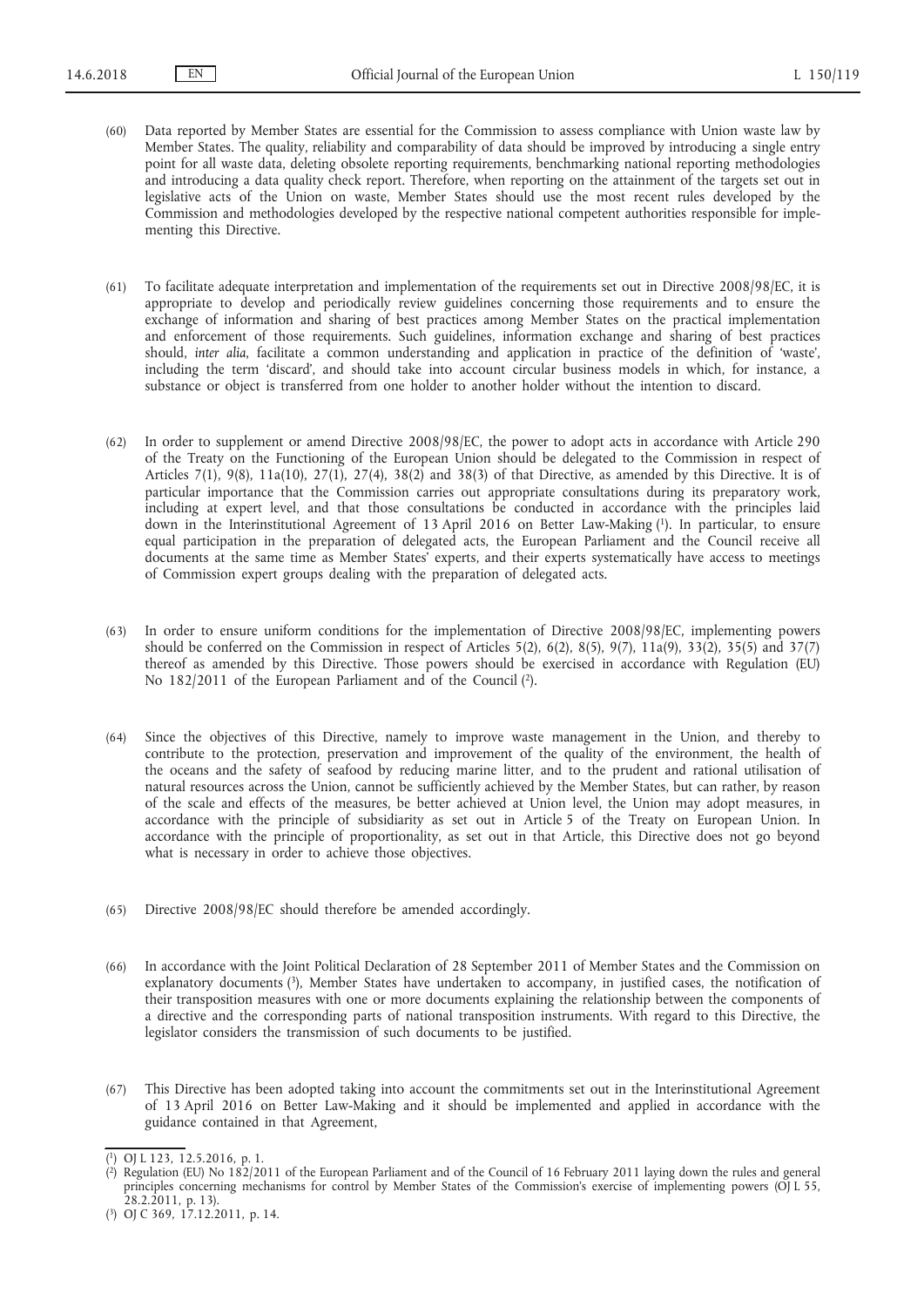HAVE ADOPTED THIS DIRECTIVE:

# *Article 1*

## **Amendments**

Directive 2008/98/EC is amended as follows:

(1) Article 1 is replaced by the following:

*'Article 1*

# **Subject matter and scope**

This Directive lays down measures to protect the environment and human health by preventing or reducing the generation of waste, the adverse impacts of the generation and management of waste and by reducing overall impacts of resource use and improving the efficiency of such use, which are crucial for the transition to a circular economy and for guaranteeing the Union's long-term competitiveness.';

- (2) in Article 2(2), the following point is added:
	- '(e) substances that are destined for use as feed materials as defined in point (g) of Article 3(2) of Regulation (EC) No 767/2009 of the European Parliament and of the Council (\*) and that do not consist of or contain animal by-products.
	- (\*) Regulation (EC) No 767/2009 of the European Parliament and of the Council of 13 July 2009 on the placing on the market and use of feed, amending European Parliament and Council Regulation (EC) No 1831/2003 and repealing Council Directive 79/373/EEC, Commission Directive 80/511/EEC, Council Directives 82/471/EEC, 83/228/EEC, 93/74/EEC, 93/113/EC and 96/25/EC and Commission Decision 2004/217/EC (OJ L 229, 1.9.2009, p. 1).';
- (3) Article 3 is amended as follows:
	- (a) the following points are inserted:
		- '2a. "non-hazardous waste" means waste which is not covered by point 2;
		- 2b. "municipal waste" means:
			- (a) mixed waste and separately collected waste from households, including paper and cardboard, glass, metals, plastics, bio-waste, wood, textiles, packaging, waste electrical and electronic equipment, waste batteries and accumulators, and bulky waste, including mattresses and furniture;
			- (b) mixed waste and separately collected waste from other sources, where such waste is similar in nature and composition to waste from households;

Municipal waste does not include waste from production, agriculture, forestry, fishing, septic tanks and sewage network and treatment, including sewage sludge, end-of-life vehicles or construction and demolition waste.

This definition is without prejudice to the allocation of responsibilities for waste management between public and private actors;

- 2c. "construction and demolition waste" means waste generated by construction and demolition activities;';
- (b) point 4 is replaced by the following:
	- '4. "bio-waste" means biodegradable garden and park waste, food and kitchen waste from households, offices, restaurants, wholesale, canteens, caterers and retail premises and comparable waste from food processing plants;';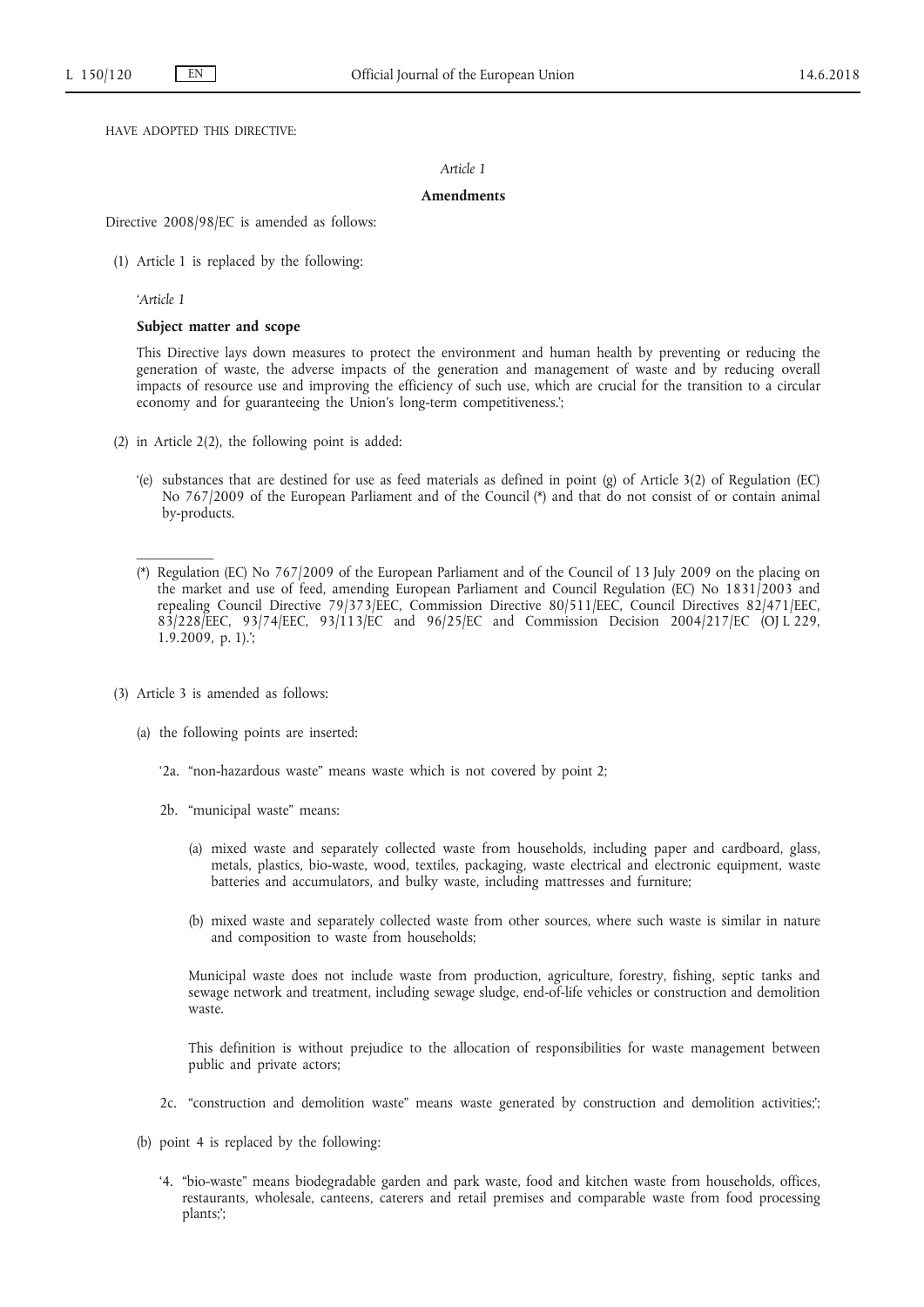$\mathcal{L}$  and  $\mathcal{L}$ 

- (c) the following point is inserted:
	- '4a. "food waste" means all food as defined in Article 2 of Regulation (EC) No 178/2002 of the European Parliament and of the Council (\*) that has become waste;
	- (\*) Regulation (EC) No 178/2002 of the European Parliament and of the Council of 28 January 2002 laying down the general principles and requirements of food law, establishing the European Food Safety Authority and laying down procedures in matters of food safety (OJ L 31, 1.2.2002, p. 1).';
- (d) point 9 is replaced by the following:
	- '9. "waste management" means the collection, transport, recovery (including sorting), and disposal of waste, including the supervision of such operations and the after-care of disposal sites, and including actions taken as a dealer or broker;';
- (e) in point 12, point (c) is replaced by the following:
	- '(c) the content of hazardous substances in materials and products;';
- (f) the following point is inserted:
	- '15a. "material recovery" means any recovery operation, other than energy recovery and the reprocessing into materials that are to be used as fuels or other means to generate energy. It includes, *inter alia*, preparing for re-use, recycling and backfilling;';
- (g) the following point is inserted:
	- '17a. "backfilling" means any recovery operation where suitable non-hazardous waste is used for purposes of reclamation in excavated areas or for engineering purposes in landscaping. Waste used for backfilling must substitute non-waste materials, be suitable for the aforementioned purposes, and be limited to the amount strictly necessary to achieve those purposes;
- (h) the following point is added:
	- '21. "extended producer responsibility scheme" means a set of measures taken by Member States to ensure that producers of products bear financial responsibility or financial and organisational responsibility for the management of the waste stage of a product's life cycle.';
- (4) in Article 4, the following paragraph is added:

'3. Member States shall make use of economic instruments and other measures to provide incentives for the application of the waste hierarchy, such as those indicated in Annex IVa or other appropriate instruments and measures<sup>"</sup>

- (5) Article 5 is amended as follows:
	- (a) in paragraph 1, the introductory part is replaced by the following:

'1. Member States shall take appropriate measures to ensure that a substance or object resulting from a production process the primary aim of which is not the production of that substance or object is considered not to be waste, but to be a by-product if the following conditions are met:';

(b) paragraph 2 is replaced by the following:

The Commission may adopt implementing acts in order to establish detailed criteria on the uniform application of the conditions laid down in paragraph 1 to specific substances or objects.

Those detailed criteria shall ensure a high level of protection of the environment and human health and facilitate the prudent and rational utilisation of natural resources.

Those implementing acts shall be adopted in accordance with the examination procedure referred to in Article 39(2). When adopting those implementing acts, the Commission shall take as a starting point the most stringent and environmentally protective of any criteria adopted by Member States in accordance with paragraph 3 of this Article and shall prioritise replicable practices of industrial symbiosis in the development of the detailed criteria.';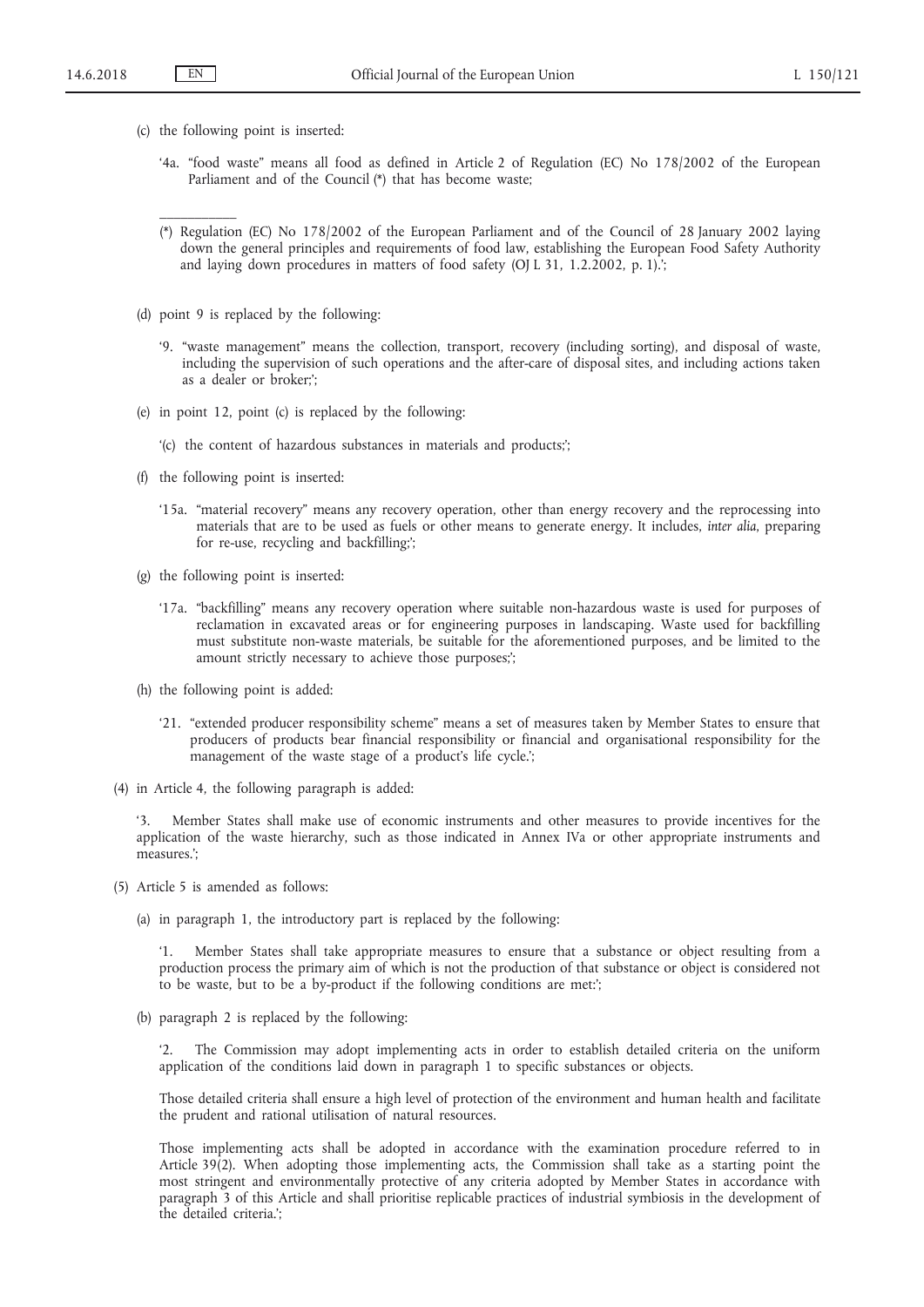(c) the following paragraph is added:

'3. Where criteria have not been set at Union level under paragraph 2, Member States may establish detailed criteria on the application of the conditions laid down in paragraph 1 to specific substances or objects.

Member States shall notify the Commission of those detailed criteria in accordance with Directive (EU) 2015/1535 of the European Parliament and of the Council (\*) where so required by that Directive.

(\*) Directive (EU) 2015/1535 of the European Parliament and of the Council of 9 September 2015 laying down a procedure for the provision of information in the field of technical regulations and of rules on Information Society services (OJ L 241, 17.9.2015, p. 1).';

- (6) Article 6 is amended as follows:
	- (a) paragraph 1 is amended as follows:
		- (i) the introductory part and point (a) are replaced by the following:

'1. Member States shall take appropriate measures to ensure that waste which has undergone a recycling or other recovery operation is considered to have ceased to be waste if it complies with the following conditions:

- (a) the substance or object is to be used for specific purposes;';
- (ii) the second subparagraph is deleted;
- (b) paragraphs 2, 3 and 4 are replaced by the following:

The Commission shall monitor the development of national end-of-waste criteria in Member States, and assess the need to develop Union-wide criteria on this basis. To that end, and where appropriate, the Commission shall adopt implementing acts in order to establish detailed criteria on the uniform application of the conditions laid down in paragraph 1 to certain types of waste.

Those detailed criteria shall ensure a high level of protection of the environment and human health and facilitate the prudent and rational utilisation of natural resources. They shall include:

- (a) permissible waste input material for the recovery operation;
- (b) allowed treatment processes and techniques;
- (c) quality criteria for end-of-waste materials resulting from the recovery operation in line with the applicable product standards, including limit values for pollutants where necessary;
- (d) requirements for management systems to demonstrate compliance with the end-of-waste criteria, including for quality control and self-monitoring, and accreditation, where appropriate; and
- (e) a requirement for a statement of conformity.

Those implementing acts shall be adopted in accordance with the examination procedure referred to in Article  $39(2)$ .

When adopting those implementing acts, the Commission shall take account of the relevant criteria established by Member States in accordance with paragraph 3 and shall take as a starting point the most stringent and environmentally protective of those criteria.

3. Where criteria have not been set at Union level under paragraph 2, Member States may establish detailed criteria on the application of the conditions laid down in paragraph 1 to certain types of waste. Those detailed criteria shall take into account any possible adverse environmental and human health impacts of the substance or object and shall satisfy the requirements laid down in points (a) to (e) of paragraph 2.

Member States shall notify the Commission of those criteria in accordance with Directive (EU) 2015/1535 where so required by that Directive.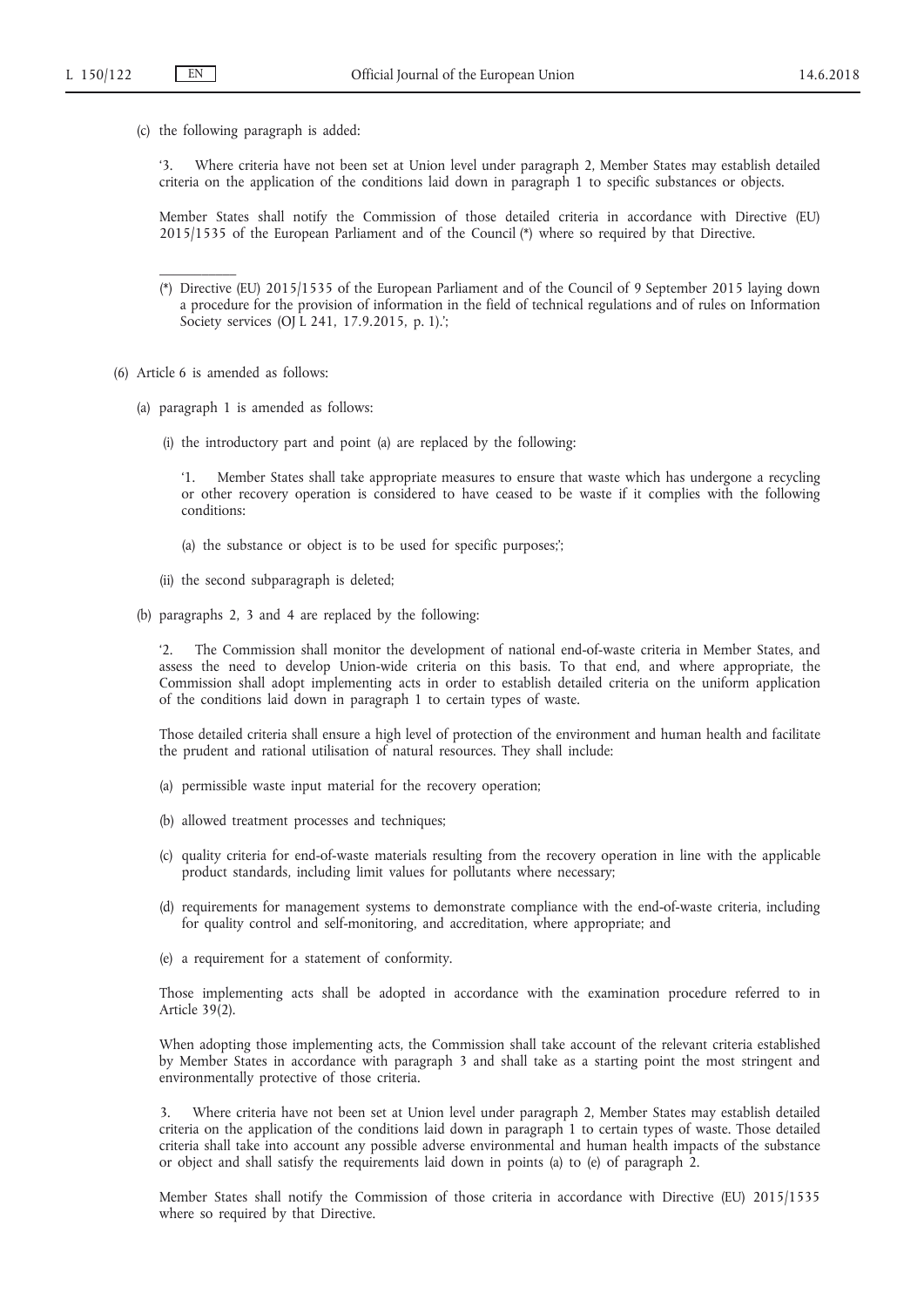Where criteria have not been set at either Union or national level under paragraph 2 or 3, respectively, a Member State may decide on a case-by-case basis, or take appropriate measures to verify, that certain waste has ceased to be waste on the basis of the conditions laid down in paragraph 1 and, where necessary, reflecting the requirements laid down in points (a) to (e) of paragraph 2, and taking into account limit values for pollutants and any possible adverse environmental and human health impacts. Such case-by-case decisions are not required to be notified to the Commission in accordance with Directive (EU) 2015/1535.

Member States may make information about case-by-case decisions and about the results of verification by competent authorities publicly available by electronic means.';

- (c) the following paragraph is added:
	- '5. The natural or legal person who:
	- (a) uses, for the first time, a material that has ceased to be waste and that has not been placed on the market; or
	- (b) places a material on the market for the first time after it has ceased to be waste,

shall ensure that the material meets relevant requirements under the applicable chemical and product related legislation. The conditions laid down in paragraph 1 have to be met before the legislation on chemicals and products applies to the material that has ceased to be waste.';

(7) Article 7 is amended as follows:

(a) in paragraph 1, the first sentence is replaced by the following:

The Commission is empowered to adopt delegated acts in accordance with Article 38a in order to supplement this Directive by establishing, and reviewing in accordance with paragraphs 2 and 3 of this Article, a list of waste.';

(b) paragraph 2 is replaced by the following:

'2. A Member State may consider waste as hazardous waste where, even though it does not appear as such on the list of waste, it displays one or more of the properties listed in Annex III. The Member State shall notify the Commission of any such cases without delay and provide the Commission with all relevant information. In the light of notifications received, the list shall be reviewed in order to decide on its adaptation.';

- (c) paragraph 5 is deleted;
- (8) Article 8 is amended as follows:
	- (a) in paragraph 1, the following subparagraphs are added:

'Where such measures include the establishment of extended producer responsibility schemes, the general minimum requirements laid down in Article 8a shall apply.

Member States may decide that producers of products that undertake financial or financial and organisational responsibilities for the management of the waste stage of a product's life cycle of their own accord should apply some or all of the general minimum requirements laid down in Article 8a.';

(b) paragraph 2 is replaced by the following:

'2. Member States may take appropriate measures to encourage the design of products and components of products in order to reduce their environmental impact and the generation of waste in the course of the production and subsequent use of products, and in order to ensure that the recovery and disposal of products that have become waste take place in accordance with Articles 4 and 13.

Such measures may encourage, *inter alia*, the development, production and marketing of products and components of products that are suitable for multiple use, that contain recycled materials, that are technically durable and easily reparable and that are, after having become waste, suitable for preparing for re-use and recycling in order to facilitate proper implementation of the waste hierarchy. The measures shall take into account the impact of products throughout their life cycle, the waste hierarchy and, where appropriate, the potential for multiple recycling.';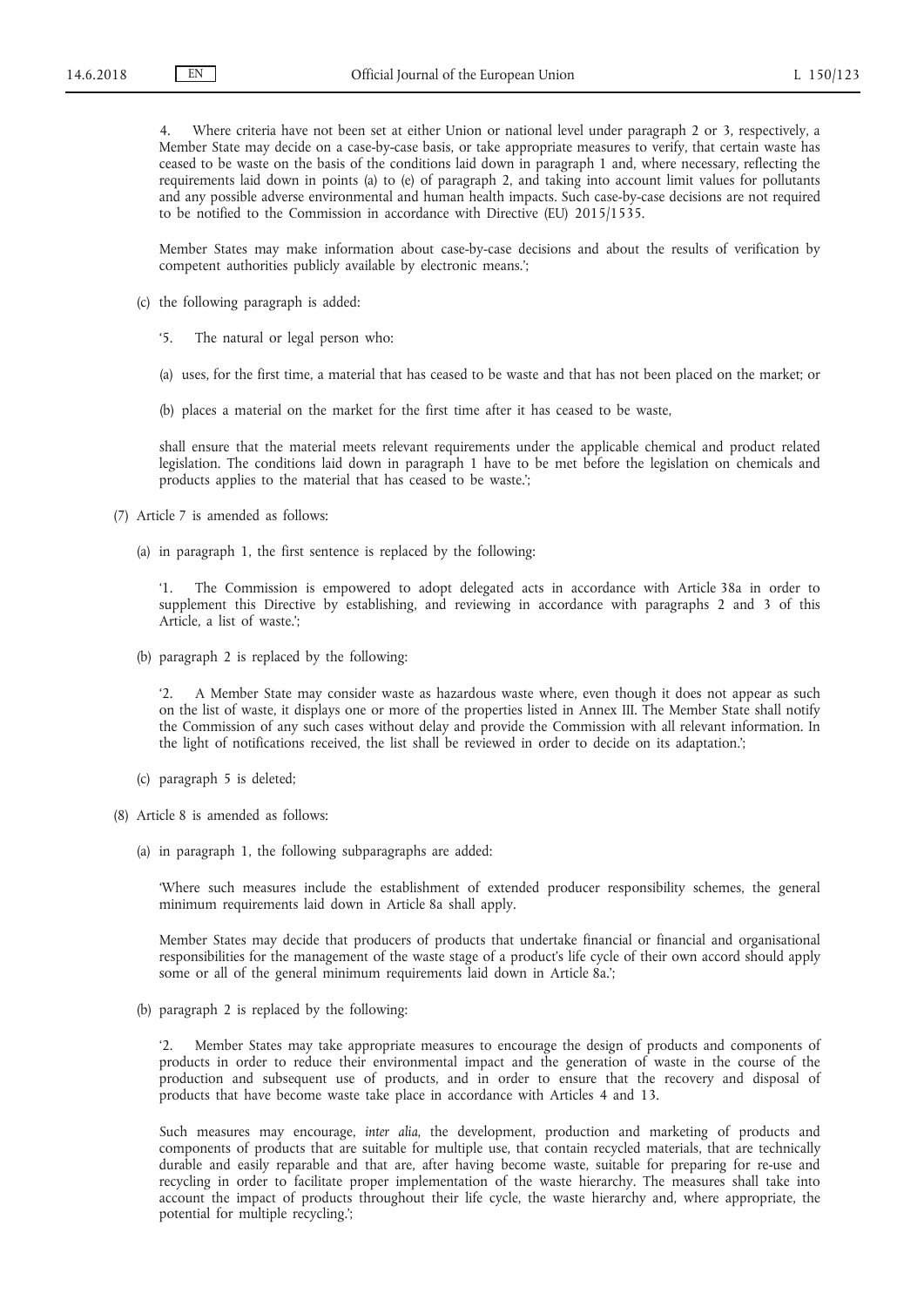(c) the following paragraph is added:

'5. The Commission shall organise an exchange of information between Member States and the actors involved in extended producer responsibility schemes on the practical implementation of the general minimum requirements laid down in Article 8a. This includes, *inter alia*, exchange of information on best practices to ensure adequate governance, cross-border cooperation concerning extended producer responsibility schemes and a smooth functioning of the internal market, on the organisational features and the monitoring of organisations implementing extended producer responsibility obligations on behalf of producers of products, on the modulation of financial contributions, on the selection of waste management operators and on the prevention of littering. The Commission shall publish the results of the exchange of information and may provide guidelines on these and other relevant aspects.

The Commission shall publish guidelines, in consultation with Member States, on cross-border cooperation concerning extended producer responsibility schemes and on the modulation of financial contributions referred to in point (b) of Article 8a(4).

Where necessary to avoid distortion of the internal market, the Commission may adopt implementing acts in order to lay down criteria with a view to the uniform application of point (b) of Article 8a(4), but excluding any precise determination of the level of the contributions. Those implementing acts shall be adopted in accordance with the examination procedure referred to in Article 39(2).';

(9) the following article is inserted:

#### *'Article 8a*

### **General minimum requirements for extended producer responsibility schemes**

1. Where extended producer responsibility schemes are established in accordance with Article 8(1), including pursuant to other legislative acts of the Union, Member States shall:

- (a) define in a clear way the roles and responsibilities of all relevant actors involved, including producers of products placing products on the market of the Member State, organisations implementing extended producer responsibility obligations on their behalf, private or public waste operators, local authorities and, where appropriate, re-use and preparing for re-use operators and social economy enterprises;
- (b) in line with the waste hierarchy, set waste management targets, aiming to attain at least the quantitative targets relevant for the extended producer responsibility scheme as laid down in this Directive, Directive 94/62/EC, Directive 2000/53/EC, Directive 2006/66/EC and Directive 2012/19/EU of the European Parliament and of the Council (\*), and set other quantitative targets and/or qualitative objectives that are considered relevant for the extended producer responsibility scheme;
- (c) ensure that a reporting system is in place to gather data on the products placed on the market of the Member State by the producers of products subject to extended producer responsibility and data on the collection and treatment of waste resulting from those products specifying, where appropriate, the waste material flows, as well as other data relevant for the purposes of point (b);
- (d) ensure equal treatment of producers of products regardless of their origin or size, without placing a disproportionate regulatory burden on producers, including small and medium-sized enterprises, of small quantities of products.

2. Member States shall take the necessary measures to ensure that the waste holders targeted by the extended producer responsibility schemes established in accordance with Article 8(1), are informed about waste prevention measures, centres for re-use and preparing for re-use, take-back and collection systems, and the prevention of littering. Member States shall also take measures to create incentives for the waste holders to assume their responsibility to deliver their waste into the separate collection systems in place, notably, where appropriate, through economic incentives or regulations.

3. Member States shall take the necessary measures to ensure that any producer of products or organisation implementing extended producer responsibility obligations on behalf of producers of products:

- (a) has a clearly defined geographical, product and material coverage without limiting those areas to those where the collection and management of waste are the most profitable;
- (b) provides an appropriate availability of waste collection systems within the areas referred to in point (a);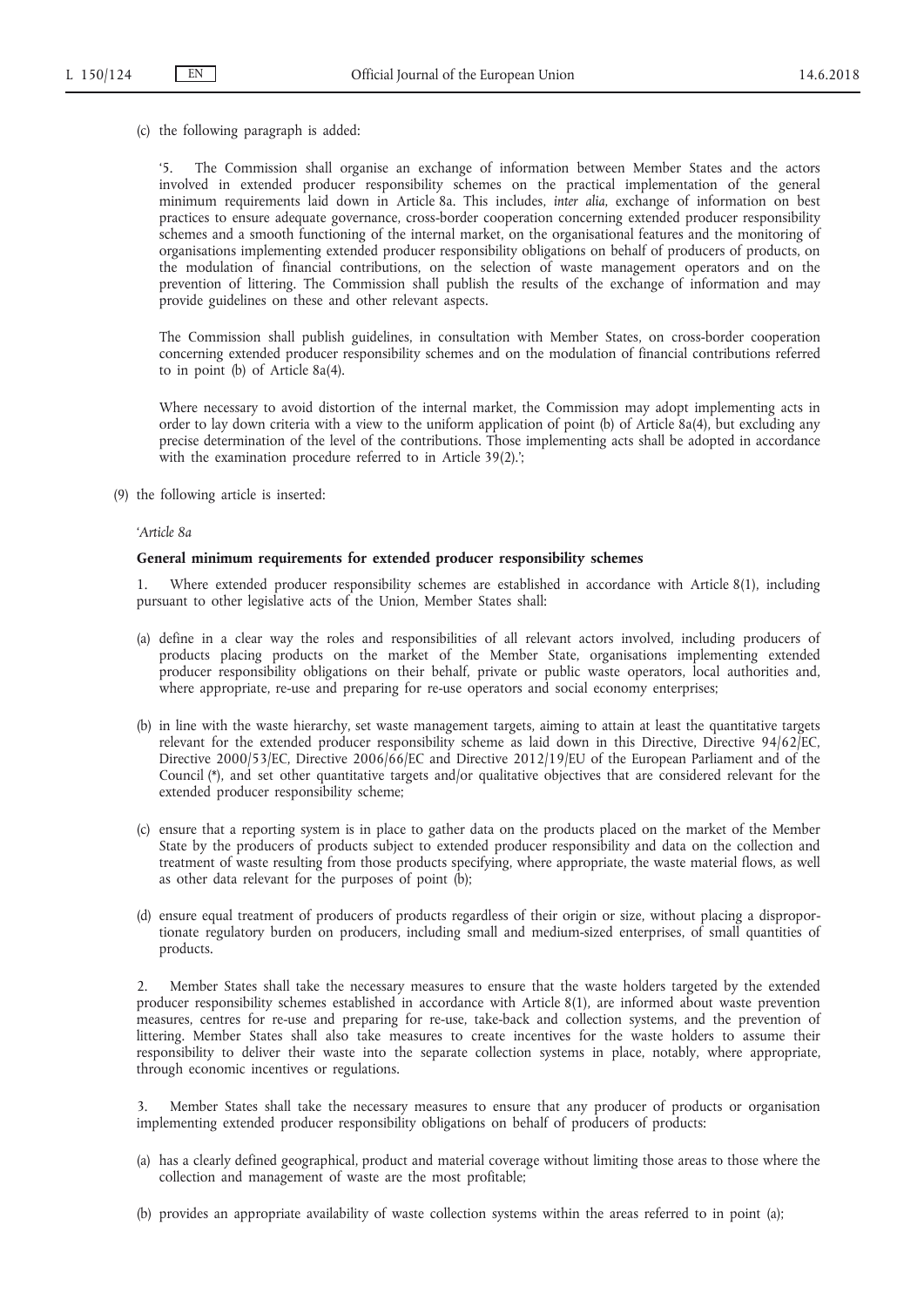- (c) has the necessary financial means or financial and organisational means to meet its extended producer responsibility obligations;
- (d) puts in place an adequate self-control mechanism, supported, where relevant, by regular independent audits, to appraise:
	- (i) its financial management, including compliance with the requirements laid down in points (a) and (b) of paragraph 4;
	- (ii) the quality of data collected and reported in accordance with point (c) of paragraph 1 of this Article and with the requirements of Regulation (EC) No 1013/2006;
- (e) makes publicly available information about the attainment of the waste management targets referred to in point (b) of paragraph 1, and, in the case of collective fulfilment of extended producer responsibility obligations, also information about:
	- (i) its ownership and membership;
	- (ii) the financial contributions paid by producers of products per unit sold or per tonne of product placed on the market; and
	- (iii) the selection procedure for waste management operators.

4. Member States shall take the necessary measures to ensure that the financial contributions paid by the producer of the product to comply with its extended producer responsibility obligations:

- (a) cover the following costs for the products that the producer puts on the market in the Member State concerned:
	- costs of separate collection of waste and its subsequent transport and treatment, including treatment necessary to meet the Union waste management targets, and costs necessary to meet other targets and objectives as referred to in point (b) of paragraph 1, taking into account the revenues from re-use, from sales of secondary raw material from its products and from unclaimed deposit fees,
	- costs of providing adequate information to waste holders in accordance with paragraph 2,
	- costs of data gathering and reporting in accordance with point (c) of paragraph 1.

This point shall not apply to extended producer responsibility schemes established pursuant to Directive 2000/53/EC, 2006/66/EC or 2012/19/EU;

- (b) in the case of collective fulfilment of extended producer responsibility obligations, are modulated, where possible, for individual products or groups of similar products, notably by taking into account their durability, reparability, re-usability and recyclability and the presence of hazardous substances, thereby taking a life-cycle approach and aligned with the requirements set by relevant Union law, and where available, based on harmonised criteria in order to ensure a smooth functioning of the internal market; and
- (c) do not exceed the costs that are necessary to provide waste management services in a cost-efficient way. Such costs shall be established in a transparent way between the actors concerned.

Where justified by the need to ensure proper waste management and the economic viability of the extended producer responsibility scheme, Member States may depart from the division of financial responsibility as laid down in point (a), provided that:

- (i) in the case of extended producer responsibility schemes established to attain waste management targets and objectives established under legislative acts of the Union, the producers of products bear at least 80 % of the necessary costs;
- (ii) in the case of extended producer responsibility schemes established on or after 4 July 2018 to attain waste management targets and objectives solely established in Member State legislation, the producers of products bear at least 80 % of the necessary costs;
- (iii) in the case of extended producer responsibility schemes established before 4 July 2018 to attain waste management targets and objectives solely established in Member State legislation, the producers of products bear at least 50 % of the necessary costs,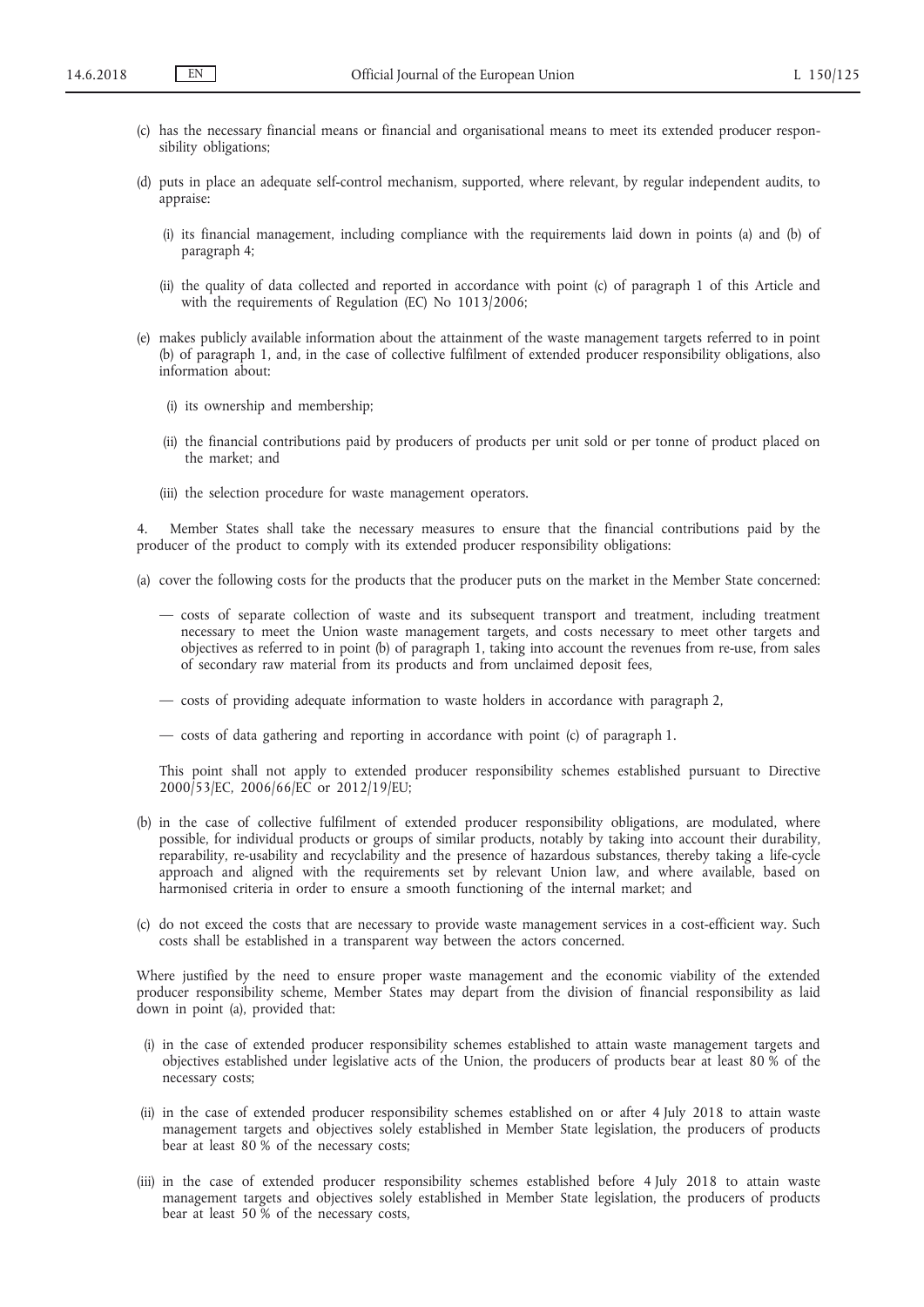and provided that the remaining costs are borne by original waste producers or distributors.

This derogation may not be used to lower the proportion of costs borne by producers of products under extended producer responsibility schemes established before 4 July 2018.

5. Member States shall establish an adequate monitoring and enforcement framework with a view to ensuring that producers of products and organisations implementing extended producer responsibility obligations on their behalf implement their extended producer responsibility obligations, including in the case of distance sales, that the financial means are properly used and that all actors involved in the implementation of the extended producer responsibility schemes report reliable data.

Where, in the territory of a Member State, multiple organisations implement extended producer responsibility obligations on behalf of producers of products, the Member State concerned shall appoint at least one body independent of private interests or entrust a public authority to oversee the implementation of extended producer responsibility obligations.

Each Member State shall allow the producers of products established in another Member State and placing products on its territory to appoint a legal or natural person established on its territory as an authorised representative for the purposes of fulfilling the obligations of a producer related to extended producer responsibility schemes on its territory.

For the purposes of monitoring and verifying compliance with the obligations of the producer of the product in relation to extended producer responsibility schemes, Member States may lay down requirements, such as registration, information and reporting requirements, to be met by a legal or natural person to be appointed as an authorised representative on their territory.

6. Member States shall ensure a regular dialogue between relevant stakeholders involved in the implementation of extended producer responsibility schemes, including producers and distributors, private or public waste operators, local authorities, civil society organisations and, where applicable, social economy actors, re-use and repair networks and preparing for re-use operators.

7. Member States shall take measures to ensure that extended producer responsibility schemes that have been established before 4 July 2018, comply with this Article by 5 January 2023.

8. The provision of information to the public under this Article shall be without prejudice to preserving the confidentiality of commercially sensitive information in conformity with the relevant Union and national law.

(10) Article 9 is replaced by the following:

## *'Article 9*

 $\mathcal{L}=\mathcal{L}$ 

#### **Prevention of waste**

- 1. Member States shall take measures to prevent waste generation. Those measures shall, at least:
- (a) promote and support sustainable production and consumption models;
- (b) encourage the design, manufacturing and use of products that are resource-efficient, durable (including in terms of life span and absence of planned obsolescence), reparable, re-usable and upgradable;
- (c) target products containing critical raw materials to prevent that those materials become waste;
- (d) encourage the re-use of products and the setting up of systems promoting repair and re-use activities, including in particular for electrical and electronic equipment, textiles and furniture, as well as packaging and construction materials and products;

<sup>(\*)</sup> Directive 2012/19/EU of the European Parliament and of the Council of 4 July 2012 on waste electrical and electronic equipment (WEEE) (OJ L 197, 24.7.2012, p. 38).';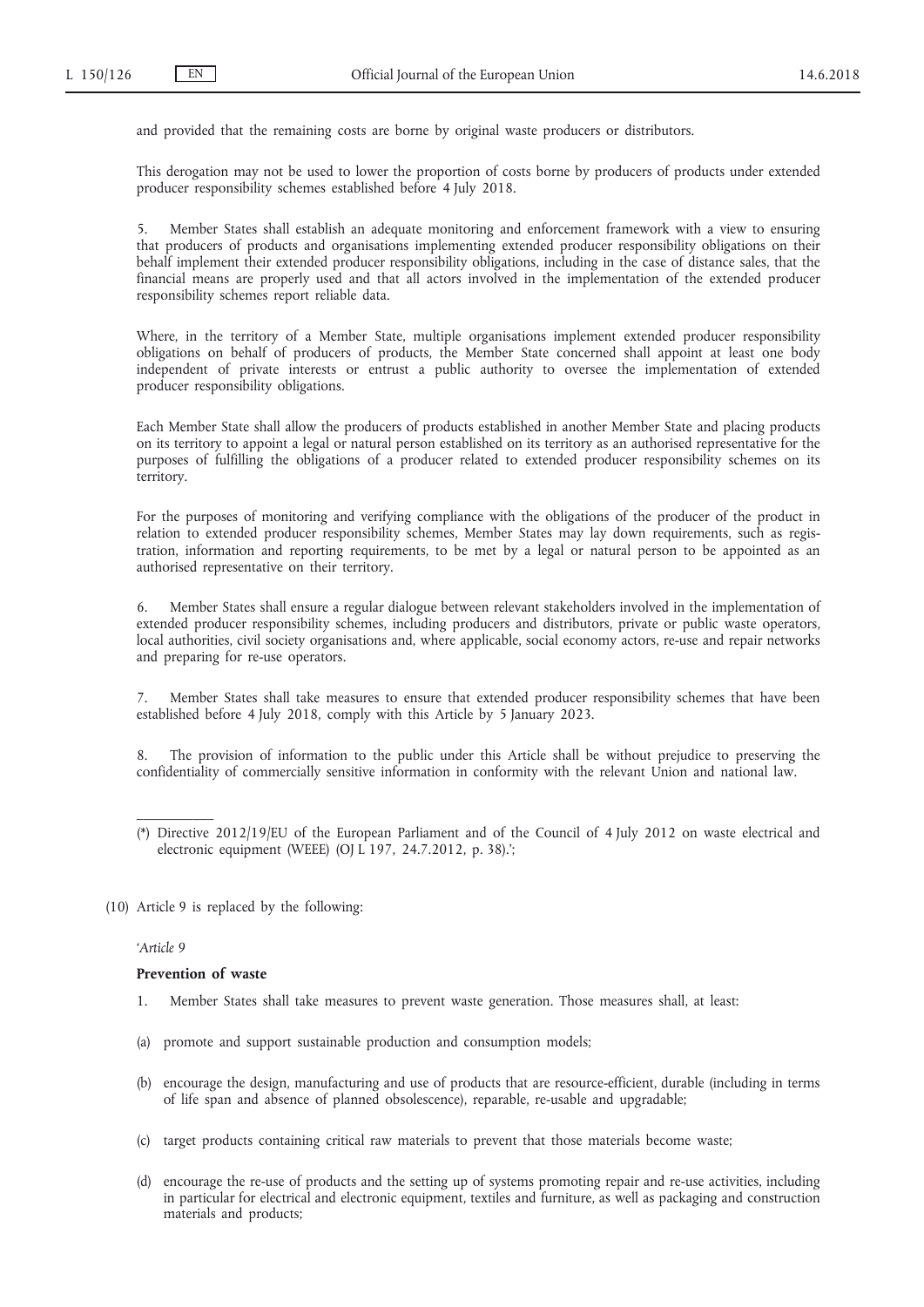- (e) encourage, as appropriate and without prejudice to intellectual property rights, the availability of spare parts, instruction manuals, technical information, or other instruments, equipment or software enabling the repair and re-use of products without compromising their quality and safety;
- (f) reduce waste generation in processes related to industrial production, extraction of minerals, manufacturing, construction and demolition, taking into account best available techniques;
- (g) reduce the generation of food waste in primary production, in processing and manufacturing, in retail and other distribution of food, in restaurants and food services as well as in households as a contribution to the United Nations Sustainable Development Goal to reduce by 50 % the per capita global food waste at the retail and consumer levels and to reduce food losses along production and supply chains by 2030;
- (h) encourage food donation and other redistribution for human consumption, prioritising human use over animal feed and the reprocessing into non-food products;
- (i) promote the reduction of the content of hazardous substances in materials and products, without prejudice to harmonised legal requirements concerning those materials and products laid down at Union level, and ensure that any supplier of an article as defined in point 33 of Article 3 of Regulation (EC) No 1907/2006 of the European Parliament and of the Council (\*) provides the information pursuant to Article 33(1) of that Regulation to the European Chemicals Agency as from 5 January 2021;
- (j) reduce the generation of waste, in particular waste that is not suitable for preparing for re-use or recycling;
- (k) identify products that are the main sources of littering, notably in natural and marine environments, and take appropriate measures to prevent and reduce litter from such products; where Member States decide to implement this obligation through market restrictions, they shall ensure that such restrictions are proportionate and non-discriminatory;
- (l) aim to halt the generation of marine litter as a contribution towards the United Nations Sustainable Development Goal to prevent and significantly reduce marine pollution of all kinds; and

(m) develop and support information campaigns to raise awareness about waste prevention and littering.

2. The European Chemicals Agency shall establish a database for the data to be submitted to it pursuant to point (i) of paragraph 1 by 5 January 2020 and maintain it. The European Chemicals Agency shall provide access to that database to waste treatment operators. It shall also provide access to that database to consumers upon request.

3. Member States shall monitor and assess the implementation of the waste prevention measures. For that purpose, they shall use appropriate qualitative or quantitative indicators and targets, notably on the quantity of waste that is generated.

4. Member States shall monitor and assess the implementation of their measures on re-use by measuring re-use on the basis of the common methodology established by the implementing act referred to in paragraph 7, as from the first full calendar year after the adoption of that implementing act.

5. Member States shall monitor and assess the implementation of their food waste prevention measures by measuring the levels of food waste on the basis of the methodology established by the delegated act referred to in paragraph 8, as from the first full calendar year after the adoption of that delegated act.

6. By 31 December 2023, the Commission shall examine the data on food waste provided by Member States in accordance with Article 37(3) with a view to considering the feasibility of establishing a Union-wide food waste reduction target to be met by 2030 on the basis of the data reported by Member States in accordance with the common methodology established pursuant to paragraph 8 of this Article. To that end, the Commission shall submit a report to the European Parliament and to the Council, accompanied, if appropriate, by a legislative proposal.

7. The Commission shall adopt implementing acts to establish indicators to measure the overall progress in the implementation of waste prevention measures and shall, by 31 March 2019, adopt an implementing act to establish a common methodology to report on re-use of products. Those implementing acts shall be adopted in accordance with the examination procedure referred to in Article 39(2).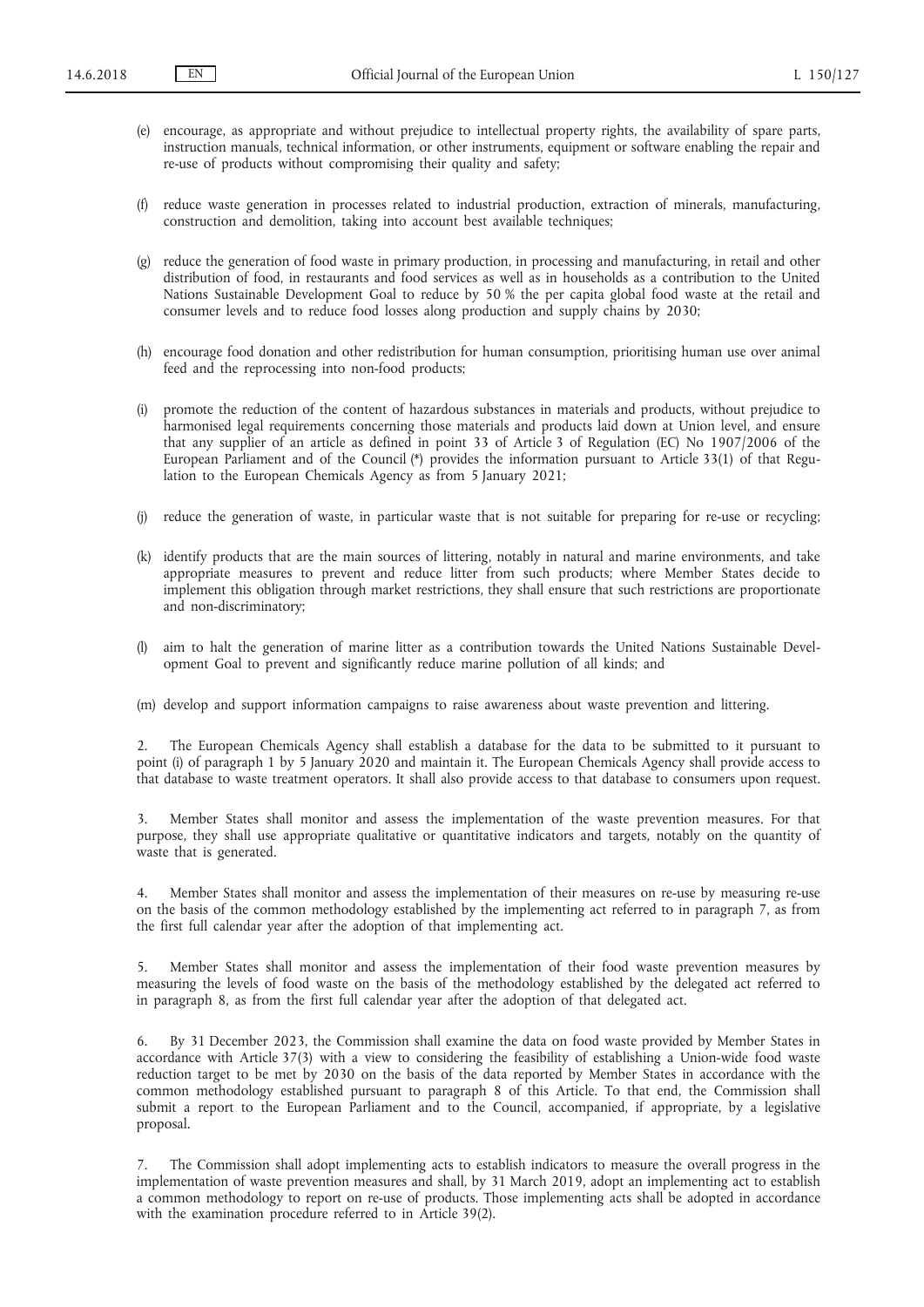8. By 31 March 2019, the Commission shall adopt, on the basis of the outcome of the work of the EU Platform on Food Losses and Food Waste, a delegated act in accordance with Article 38a to supplement this Directive by establishing a common methodology and minimum quality requirements for the uniform measurement of levels of food waste.

9. By 31 December 2024, the Commission shall examine data on re-use provided by Member States in accordance with Article 37(3) with a view to considering the feasibility of measures to encourage the re-use of products, including the setting of quantitative targets. The Commission shall also examine the feasibility of setting other waste prevention measures, including waste reduction targets. To that end, the Commission shall submit a report to the European Parliament and to the Council, accompanied, if appropriate, by a legislative proposal.

- (\*) Regulation (EC) No 1907/2006 of the European Parliament and of the Council of 18 December 2006 concerning the Registration, Evaluation, Authorisation and Restriction of Chemicals (REACH), establishing a European Chemicals Agency, amending Directive 1999/45/EC and repealing Council Regulation (EEC) No 793/93 and Commission Regulation (EC) No 1488/94 as well as Council Directive 76/769/EEC and Commission Directives 91/155/EEC, 93/67/EEC, 93/105/EC and 2000/21/EC (OJ L 396, 30.12.2006, p. 1).';
- (11) Article 10 is replaced by the following:

# *'Article 10*

 $\mathcal{L}=\mathcal{L}$ 

#### **Recovery**

1. Member States shall take the necessary measures to ensure that waste undergoes preparing for re-use, recycling or other recovery operations, in accordance with Articles 4 and 13.

2. Where necessary to comply with paragraph 1 and to facilitate or improve preparing for re-use, recycling and other recovery operations, waste shall be subject to separate collection and shall not be mixed with other waste or other materials with different properties.

3. Member States may allow derogations from paragraph 2 provided that at least one of the following conditions is met:

- (a) collecting certain types of waste together does not affect their potential to undergo preparing for re-use, recycling or other recovery operations in accordance with Article 4 and results in output from those operations which is of comparable quality to that achieved through separate collection;
- (b) separate collection does not deliver the best environmental outcome when considering the overall environmental impacts of the management of the relevant waste streams;
- (c) separate collection is not technically feasible taking into consideration good practices in waste collection;
- (d) separate collection would entail disproportionate economic costs taking into account the costs of adverse environmental and health impacts of mixed waste collection and treatment, the potential for efficiency improvements in waste collection and treatment, revenues from sales of secondary raw materials as well as the application of the polluter-pays principle and extended producer responsibility.

Member States shall regularly review derogations under this paragraph taking into account good practices in separate collection of waste and other developments in waste management.

4. Member States shall take measures to ensure that waste that has been separately collected for preparing for reuse and recycling pursuant to Article 11(1) and Article 22 is not incinerated, with the exception of waste resulting from subsequent treatment operations of the separately collected waste for which incineration delivers the best environmental outcome in accordance with Article 4.

5. Where necessary to comply with paragraph 1 of this Article and to facilitate or improve recovery, Member States shall take the necessary measures, before or during recovery, to remove hazardous substances, mixtures and components from hazardous waste with a view to their treatment in accordance with Articles 4 and 13.

6. By 31 December 2021, Member States shall submit a report to the Commission on the implementation of this Article as regards municipal waste and bio-waste, including on the material and territorial coverage of separate collection and any derogations under paragraph 3.';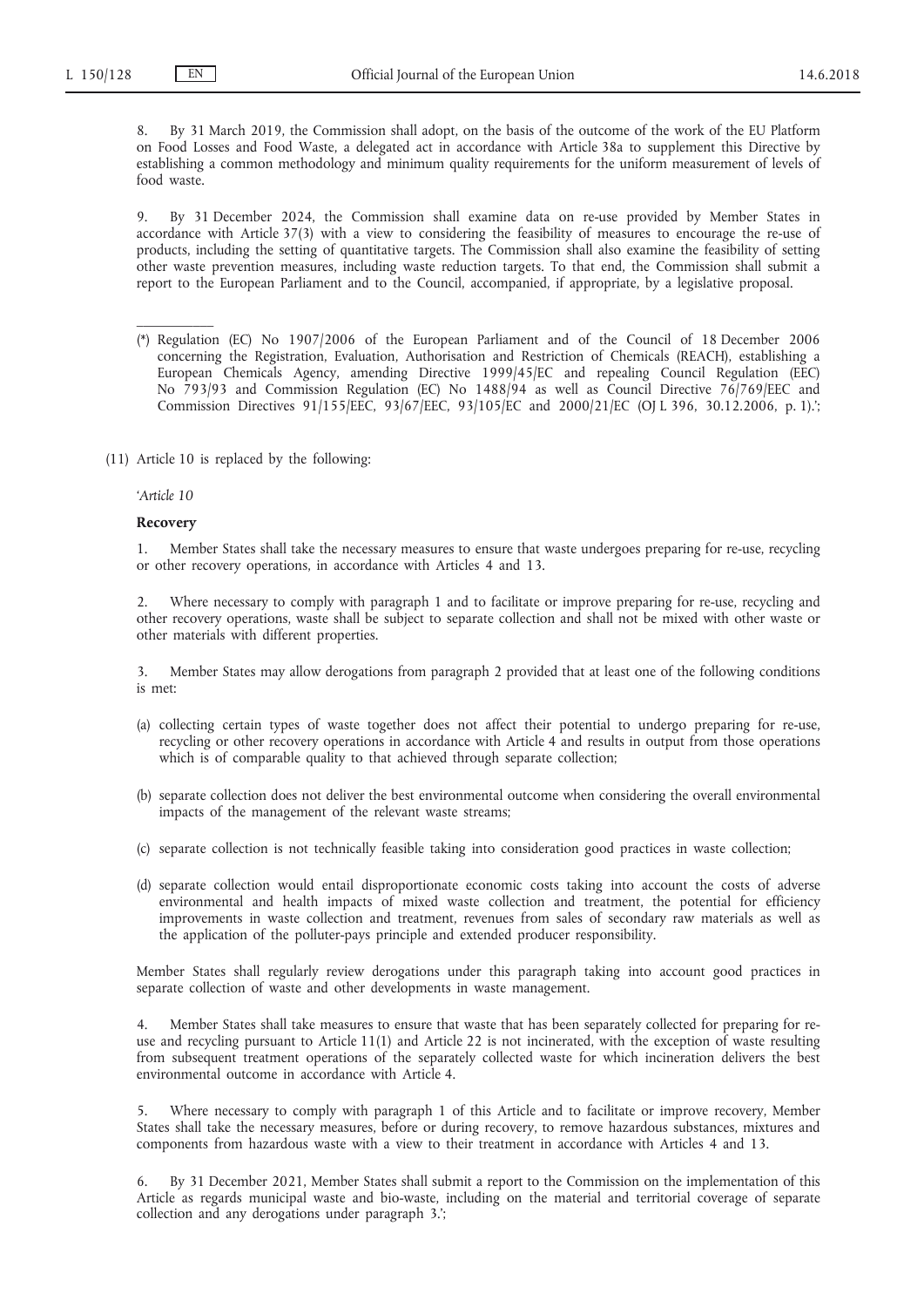- (12) Article 11 is amended as follows:
	- (a) the title is replaced by the following:

'*Preparing for re-use and recycling*';

(b) paragraph 1 is replaced by the following:

'1. Member States shall take measures to promote preparing for re-use activities, notably by encouraging the establishment of and support for preparing for re-use and repair networks, by facilitating, where compatible with proper waste management, their access to waste held by collection schemes or facilities that can be prepared for re-use but is not destined for preparing for re-use by those schemes or facilities, and by promoting the use of economic instruments, procurement criteria, quantitative objectives or other measures.

Member States shall take measures to promote high-quality recycling and, to this end, subject to Article 10(2) and (3), shall set up separate collection of waste.

Subject to Article 10(2) and (3), Member States shall set up separate collection at least for paper, metal, plastic and glass, and, by 1 January 2025, for textiles.

Member States shall take measures to promote selective demolition in order to enable removal and safe handling of hazardous substances and facilitate re-use and high-quality recycling by selective removal of materials, and to ensure the establishment of sorting systems for construction and demolition waste at least for wood, mineral fractions (concrete, bricks, tiles and ceramics, stones), metal, glass, plastic and plaster.';

- (c) paragraph 2 is amended as follows:
	- (i) the introductory part is replaced by the following:

In order to comply with the objectives of this Directive, and move to a European circular economy with a high level of resource efficiency, Member States shall take the necessary measures designed to achieve the following targets:';

- (ii) the following points are added:
	- '(c) by 2025, the preparing for re-use and the recycling of municipal waste shall be increased to a minimum of 55 % by weight;
	- (d) by 2030, the preparing for re-use and the recycling of municipal waste shall be increased to a minimum of 60 % by weight;
	- (e) by 2035, the preparing for re-use and the recycling of municipal waste shall be increased to a minimum of 65 % by weight.';
- (d) paragraphs 3, 4 and 5 are replaced by the following:

'3. A Member State may postpone the deadlines for attaining the targets referred to in points (c), (d) and (e) of paragraph 2 by up to five years provided that that Member State:

- (a) prepared for re-use and recycled less than 20 % or landfilled more than 60 % of its municipal waste generated in 2013 as reported under the Joint Questionnaire of the OECD and Eurostat; and
- (b) at the latest 24 months before the respective deadline laid down in point (c), (d) or (e) of paragraph 2, notifies the Commission of its intention to postpone the respective deadline and submits an implementation plan in accordance with Annex IVb.

4. Within three months of receipt of the implementation plan submitted pursuant to point (b) of paragraph 3, the Commission may request a Member State to revise that plan if the Commission considers that the plan does not comply with the requirements set out in Annex IVb. The Member State concerned shall submit a revised plan within three months of receipt of the Commission's request.

5. In the event of postponing the attainment of the targets in accordance with paragraph 3, the Member State concerned shall take the necessary measures to increase the preparing for re-use and the recycling of municipal waste:

- (a) to a minimum of 50 % by 2025 in the event of postponing the deadline for attaining the target referred to in point (c) of paragraph 2;
- (b) to a minimum of 55 % by 2030 in the event of postponing the deadline for attaining the target referred to in point (d) of paragraph 2;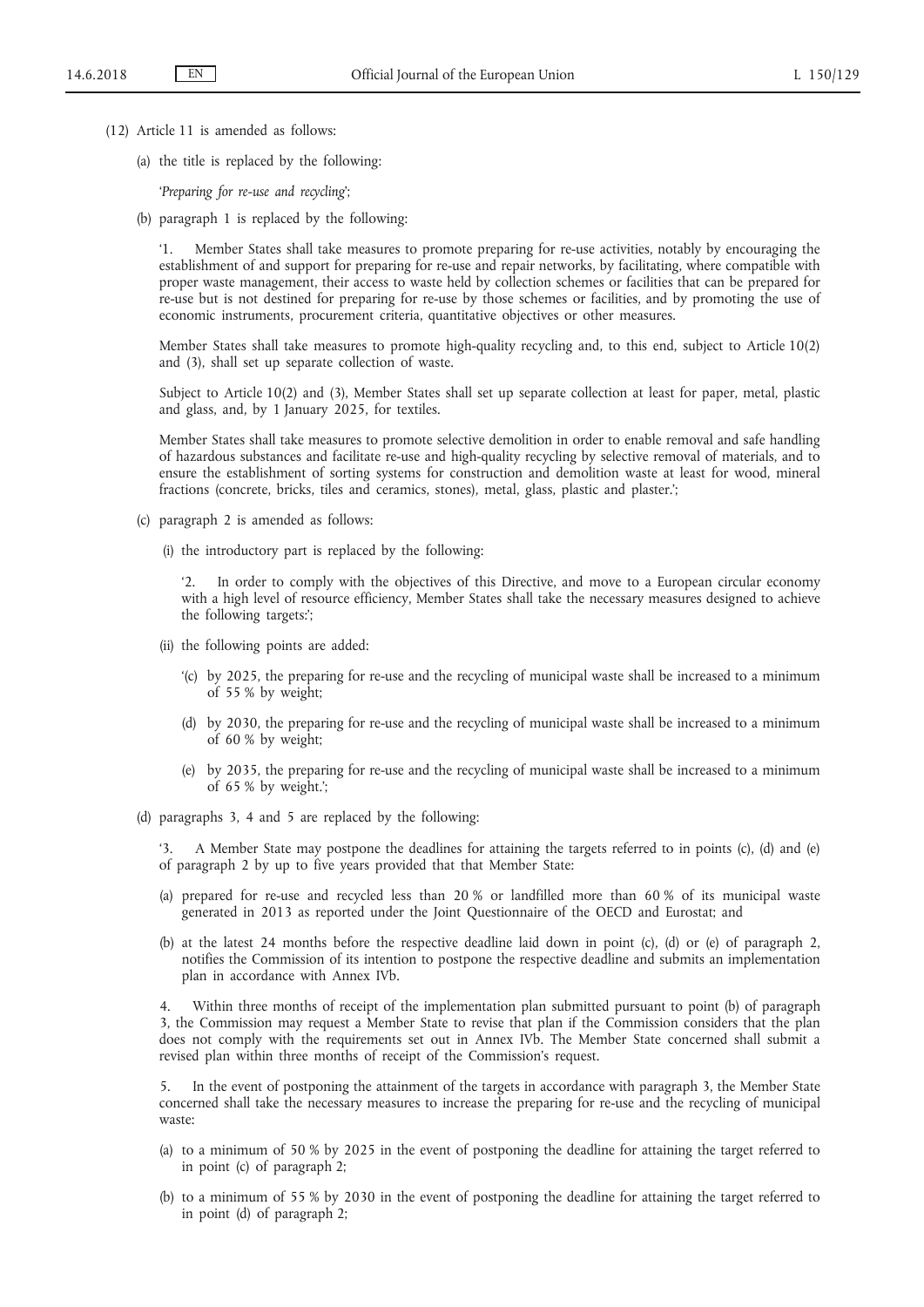- (c) to a minimum of 60 % by 2035 in the event of postponing the deadline for attaining the target referred to in point (e) of paragraph 2.';
- (e) the following paragraphs are added:

'6. By 31 December 2024, the Commission shall consider the setting of preparing for re-use and recycling targets for construction and demolition waste and its material-specific fractions, textile waste, commercial waste, non-hazardous industrial waste and other waste streams, as well as preparing for re-use targets for municipal waste and recycling targets for municipal bio-waste. To that end, the Commission shall submit a report to the European Parliament and to the Council, accompanied, if appropriate, by a legislative proposal.

7. By 31 December 2028, the Commission shall review the target laid down in point (e) of paragraph 2. To that end, the Commission shall submit a report to the European Parliament and to the Council, accompanied, if appropriate, by a legislative proposal.

The Commission shall assess co-processing technology that allows the incorporation of minerals in the coincineration process of municipal waste. Where a reliable methodology can be found, as part of this review, the Commission shall consider whether such minerals may be counted towards recycling targets.';

(13) the following articles are inserted:

# *'Article 11a*

### **Rules on the calculation of the attainment of the targets**

1. For the purpose of calculating whether the targets laid down in points (c), (d) and (e) of Article 11(2) and in Article 11(3) have been attained:

- (a) Member States shall calculate the weight of the municipal waste generated and prepared for re-use or recycled in a given calendar year;
- (b) the weight of the municipal waste prepared for re-use shall be calculated as the weight of products or components of products that have become municipal waste and have undergone all necessary checking, cleaning or repairing operations to enable re-use without further sorting or pre-processing;
- (c) the weight of the municipal waste recycled shall be calculated as the weight of waste which, having undergone all necessary checking, sorting and other preliminary operations to remove waste materials that are not targeted by the subsequent reprocessing and to ensure high-quality recycling, enters the recycling operation whereby waste materials are actually reprocessed into products, materials or substances.

2. For the purposes of point (c) of paragraph 1, the weight of the municipal waste recycled shall be measured when the waste enters the recycling operation.

By way of derogation from the first subparagraph, the weight of municipal waste recycled may be measured at the output of any sorting operation provided that:

- (a) such output waste is subsequently recycled;
- (b) the weight of materials or substances that are removed by further operations preceding the recycling operation and are not subsequently recycled is not included in the weight of waste reported as recycled.

3. Member States shall establish an effective system of quality control and traceability of municipal waste to ensure that the conditions laid down in point (c) of paragraph 1 of this Article and in paragraph 2 of this Article are met. To ensure the reliability and accuracy of the data gathered on recycled waste, the system may consist of electronic registries set up pursuant to Article 35(4), technical specifications for the quality requirements of sorted waste, or average loss rates for sorted waste for various waste types and waste management practices respectively. Average loss rates shall only be used in cases where reliable data cannot be obtained otherwise and shall be calculated on the basis of the calculation rules established in the delegated act adopted pursuant to paragraph 10 of this Article.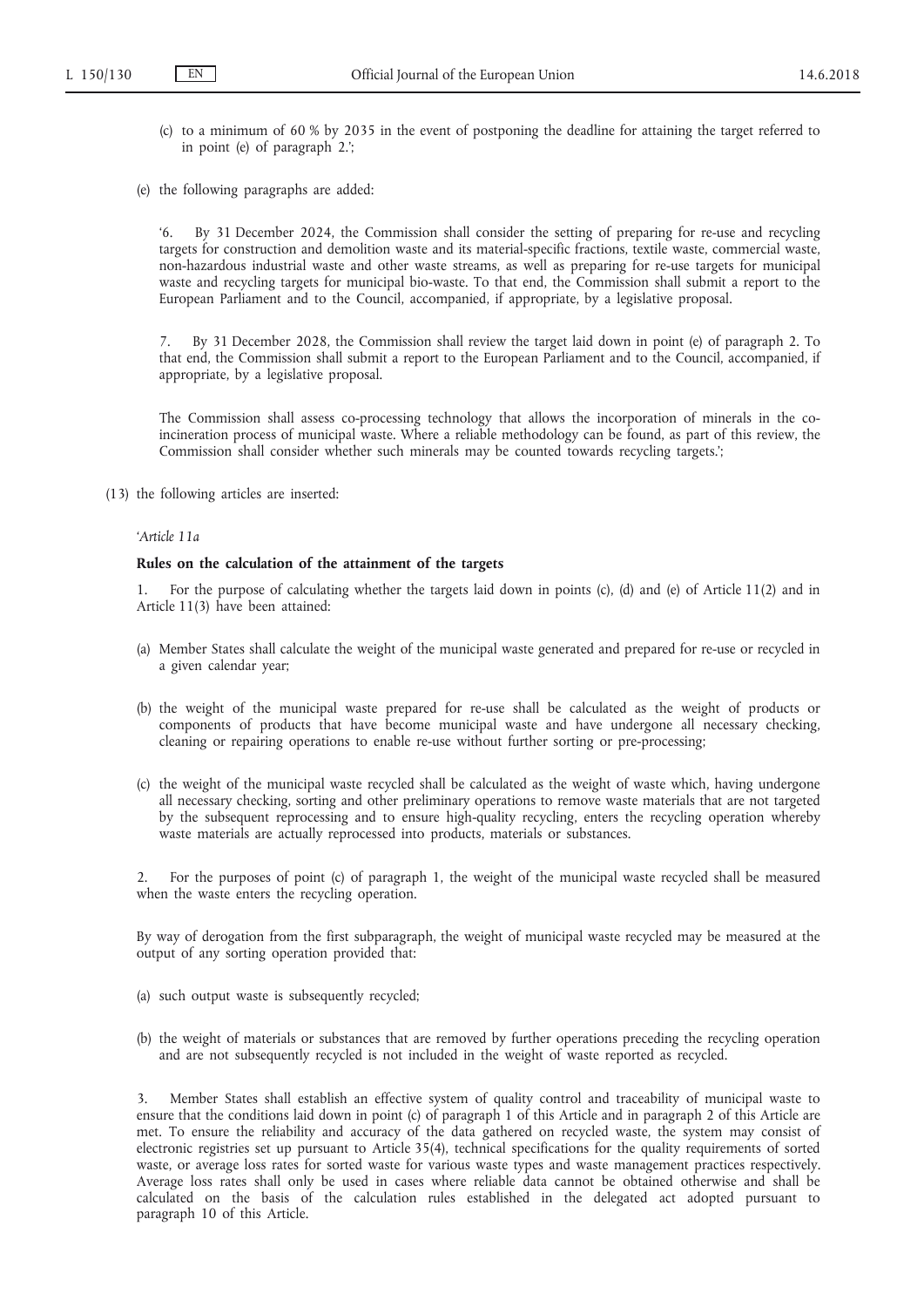4. For the purpose of calculating whether the targets laid down in points (c), (d) and (e) of Article 11(2) and in Article 11(3) have been attained, the amount of municipal biodegradable waste that enters aerobic or anaerobic treatment may be counted as recycled where that treatment generates compost, digestate, or other output with a similar quantity of recycled content in relation to input, which is to be used as a recycled product, material or substance. Where the output is used on land, Member States may count it as recycled only if this use results in benefits to agriculture or ecological improvement.

As from 1 January 2027, Member States may count municipal bio-waste entering aerobic or anaerobic treatment as recycled only if, in accordance with Article 22, it has been separately collected or separated at source.

5. For the purposes of calculating whether the targets laid down in points (c), (d) and (e) of Article 11(2) and in Article 11(3) have been attained, the amount of waste materials that have ceased to be waste as a result of a preparatory operation before being reprocessed may be counted as recycled provided that such materials are destined for subsequent reprocessing into products, materials or substances to be used for the original or other purposes. However, end-of-waste materials to be used as fuels or other means to generate energy, or to be incinerated, backfilled or landfilled, shall not be counted towards the attainment of the recycling targets.

6. For the purposes of calculating whether the targets laid down in points (c), (d) and (e) of Article 11(2) and in Article 11(3) have been attained, Member States may take into account the recycling of metals separated after incineration of municipal waste provided that the recycled metals meet certain quality criteria laid down in the implementing act adopted pursuant to paragraph 9 of this Article.

7. Waste sent to another Member State for the purposes of preparing for re-use, recycling or backfilling in that other Member State may only be counted towards the attainment of the targets laid down in Article 11(2) and (3) by the Member State in which that waste was collected.

8. Waste exported from the Union for preparing for re-use or recycling shall count towards the attainment of the targets laid down in Article 11(2) and (3) of this Directive by the Member State in which it was collected only if the requirements of paragraph 3 of this Article are met and if, in accordance with Regulation (EC) No 1013/2006, the exporter can prove that the shipment of waste complies with the requirements of that Regulation and that the treatment of waste outside the Union took place in conditions that are broadly equivalent to the requirements of the relevant Union environmental law.

9. In order to ensure uniform conditions for the application of this Article, the Commission shall adopt by 31 March 2019 implementing acts establishing rules for the calculation, verification and reporting of data, in particular as regards:

- (a) a common methodology for the calculation of the weight of metals that have been recycled in accordance with paragraph 6, including quality criteria for the recycled metals, and
- (b) bio-waste separated and recycled at source.

Those implementing acts shall be adopted in accordance with the examination procedure referred to in Article 39(2).

10. By 31 March 2019, the Commission shall adopt a delegated act in accordance with Article 38a in order to supplement this Directive by establishing rules for the calculation, verification and reporting of the weight of materials or substances which are removed after a sorting operation and which are not subsequently recycled, based on average loss rates for sorted waste.

#### *Article 11b*

#### **Early warning report**

The Commission shall, in cooperation with the European Environment Agency, draw up reports on the progress towards the attainment of the targets laid down in points (c), (d) and (e) of Article 11(2) and in Article 11(3) at the latest three years before each deadline laid down therein.

- 2. The reports referred to in paragraph 1 shall include the following:
- (a) an estimation of the attainment of the targets by each Member State;
- (b) a list of Member States at risk of not attaining the targets within the respective deadlines, accompanied by appropriate recommendations for the Member States concerned;
- (c) examples of best practices that are used throughout the Union which could provide guidance for progressing towards attaining the targets.';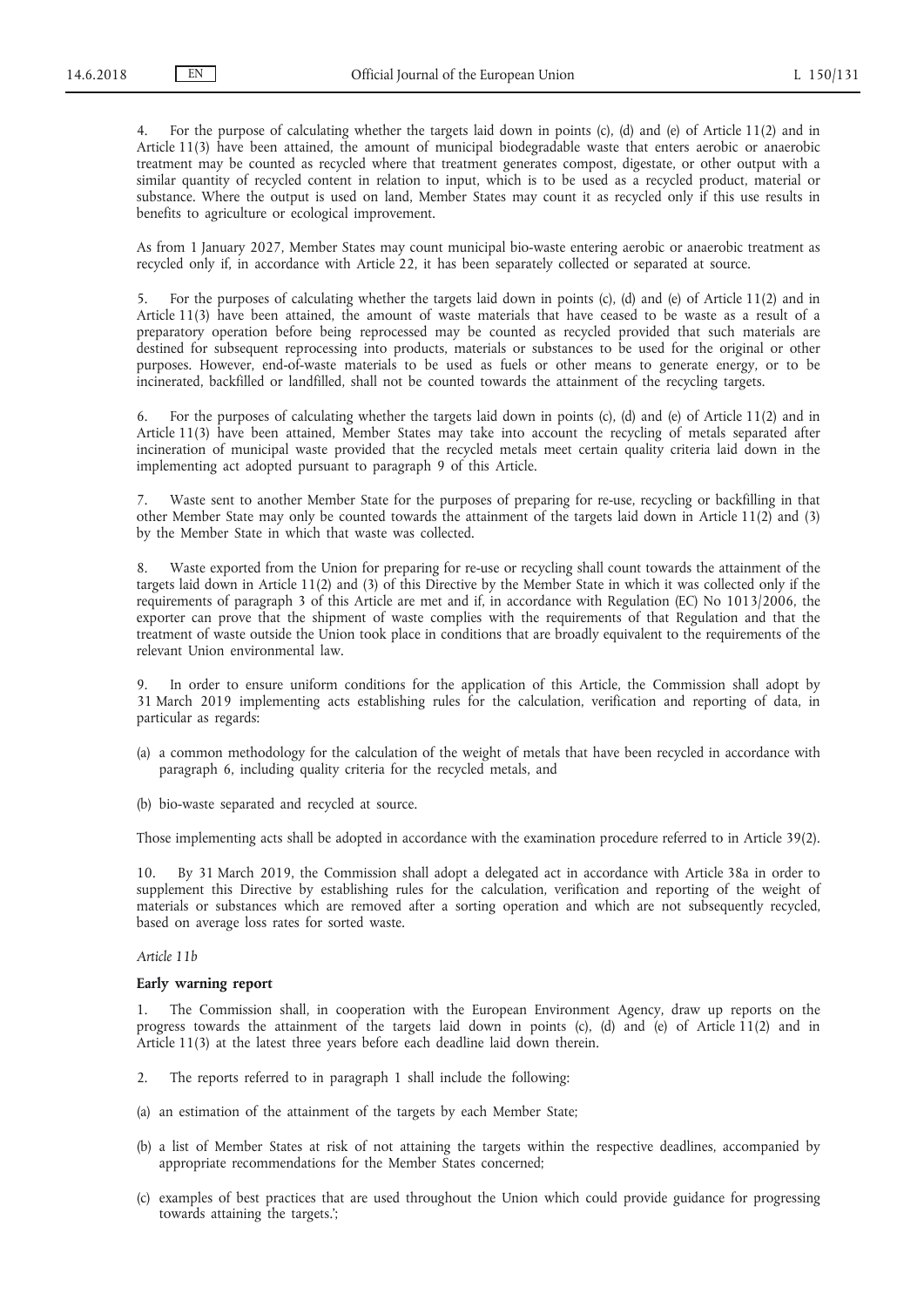(14) Article 12 is replaced by the following:

*'Article 12*

### **Disposal**

1. Member States shall ensure that, where recovery in accordance with Article 10(1) is not undertaken, waste undergoes safe disposal operations which meet the provisions of Article 13 on the protection of human health and the environment.

2. By 31 December 2024, the Commission shall carry out an assessment of the disposal operations listed in Annex I, in particular in light of Article 13, and shall submit a report to the European Parliament and to the Council, accompanied, if appropriate, by a legislative proposal, with a view to regulating disposal operations, including through possible restrictions, and to consider a disposal reduction target, to ensure environmentally sound waste management.';

(15) Article 14 is replaced by the following:

*'Article 14*

#### **Costs**

1. In accordance with the polluter-pays principle, the costs of waste management, including for the necessary infrastructure and its operation, shall be borne by the original waste producer or by the current or previous waste holders.

2. Without prejudice to Articles 8 and 8a, Member States may decide that the costs of waste management are to be borne partly or wholly by the producer of the product from which the waste came and that the distributors of such product may share these costs.';

(16) in Article 18, paragraph 3 is replaced by the following:

Where hazardous waste has been unlawfully mixed in breach of this Article, Member States shall ensure, without prejudice to Article 36, that separation is carried out where technically feasible and necessary to comply with Article 13.

Where separation is not required pursuant to the first subparagraph of this paragraph, Member States shall ensure that the mixed waste is treated in a facility that has obtained a permit in accordance with Article 23 to treat such a mixture.';

(17) Article 20 is replaced by the following:

*'Article 20*

# **Hazardous waste produced by households**

1. By 1 January 2025, Member States shall set up separate collection for hazardous waste fractions produced by households to ensure that they are treated in accordance with Articles 4 and 13 and do not contaminate other municipal waste streams.

2. Articles 17, 18, 19 and 35 shall not apply to mixed waste produced by households.

3. Articles 19 and 35 shall not apply to separate fractions of hazardous waste produced by households until they are accepted for collection, disposal or recovery by an establishment or an undertaking which has obtained a permit or has been registered in accordance with Article 23 or 26.

4. By 5 January 2020, the Commission shall draw up guidelines to assist and facilitate Member States in the separate collection of hazardous waste fractions produced by households.';

- (18) Article 21 is amended as follows:
	- (a) in paragraph 1, points (a), (b) and (c) are replaced by the following:
		- '(a) waste oils are collected separately, unless separate collection is not technically feasible taking into account good practices;
		- (b) waste oils are treated, giving priority to regeneration or alternatively to other recycling operations delivering an equivalent or a better overall environmental outcome than regeneration, in accordance with Articles 4 and  $13$ :
		- (c) waste oils of different characteristics are not mixed and waste oils are not mixed with other kinds of waste or substances, if such mixing impedes their regeneration or another recycling operation delivering an equivalent or a better overall environmental outcome than regeneration.';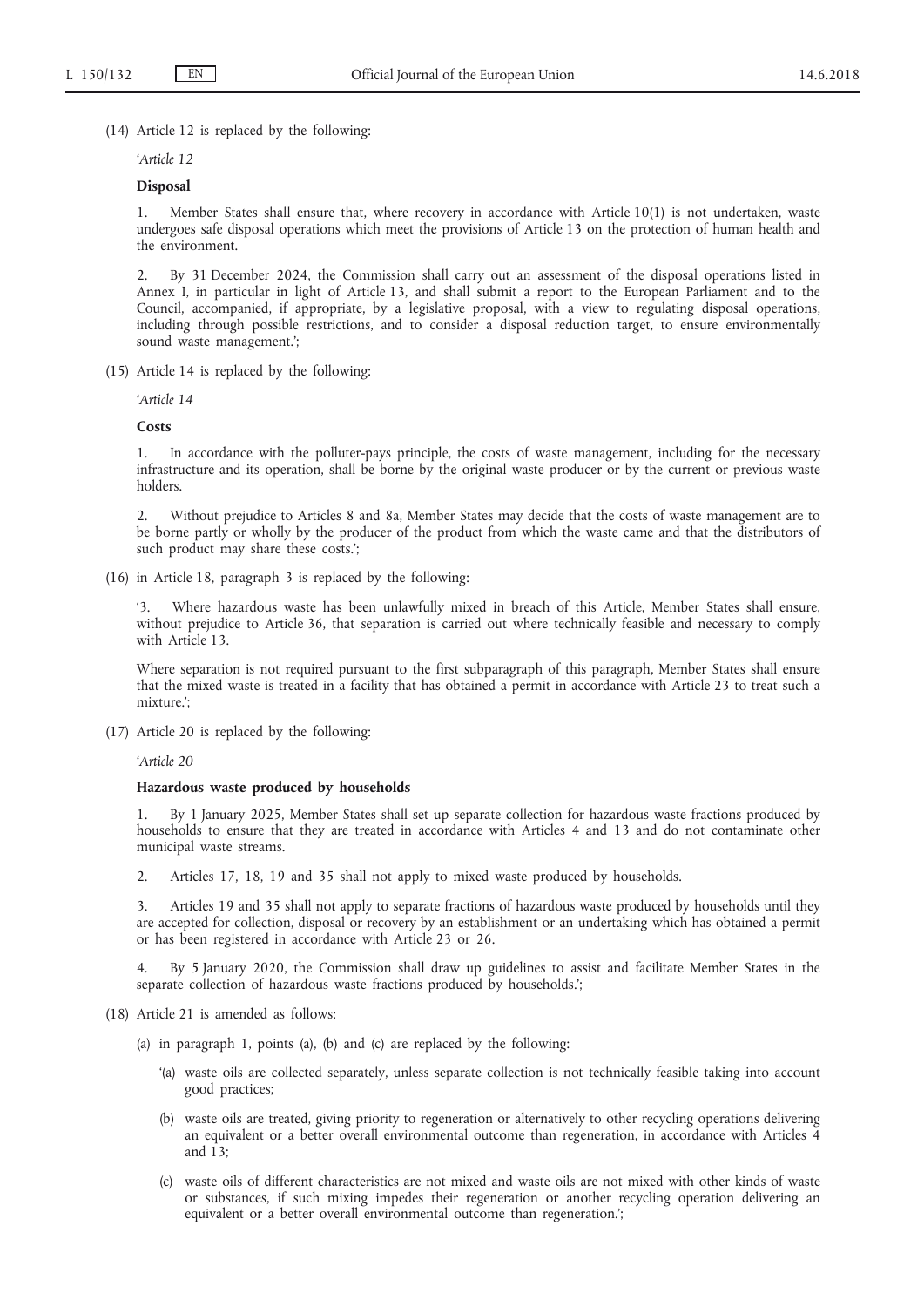(b) the following paragraph is added:

By 31 December 2022, the Commission shall examine data on waste oils provided by Member States in accordance with Article 37(4) with a view to considering the feasibility of adopting measures for the treatment of waste oils, including quantitative targets on the regeneration of waste oils and any further measures to promote the regeneration of waste oils. To that end, the Commission shall submit a report to the European Parliament and to the Council, accompanied, if appropriate, by a legislative proposal.';

(19) Article 22 is replaced by the following:

*'Article 22*

# **Bio-waste**

1. Member States shall ensure that, by 31 December 2023 and subject to Article 10(2) and (3), bio-waste is either separated and recycled at source, or is collected separately and is not mixed with other types of waste.

Member States may allow waste with similar biodegradability and compostability properties which complies with relevant European standards or any equivalent national standards for packaging recoverable through composting and biodegradation, to be collected together with bio-waste.

- 2. Member States shall take measures in accordance with Articles 4 and 13, to:
- (a) encourage the recycling, including composting and digestion, of bio-waste in a way that fulfils a high level of environment protection and results in output which meets relevant high-quality standards;
- (b) encourage home composting; and
- (c) promote the use of materials produced from bio-waste.

3. By 31 December 2018, the Commission shall request the European standardisation organisations to develop European standards for bio-waste entering organic recycling processes, for compost and for digestate, based on best available practices.';

- (20) Article 27 is amended as follows:
	- (a) paragraph 1 is replaced by the following:

The Commission shall adopt delegated acts in accordance with Article 38a in order to supplement this Directive by setting out technical minimum standards for treatment activities, including for sorting and recycling of waste, which require a permit pursuant to Article 23 where there is evidence that a benefit in terms of the protection of human health and the environment would be gained from such minimum standards.';

(b) paragraph 4 is replaced by the following:

The Commission shall adopt delegated acts in accordance with Article 38a in order to supplement this Directive by setting out the minimum standards for activities that require registration pursuant to points (a) and (b) of Article 26 where there is evidence that a benefit in terms of the protection of human health and the environment or in avoiding disruption to the internal market would be gained from such minimum standards.';

- (21) Article 28 is amended as follows:
	- (a) paragraph 3 is amended as follows:
		- (i) points (b) and (c) are replaced by the following:
			- '(b) existing major disposal and recovery installations, including any special arrangements for waste oils, hazardous waste, waste containing significant amounts of critical raw materials, or waste streams addressed by specific Union legislation;
			- (c) an assessment of the need for closure of existing waste installations, and for additional waste installation infrastructure in accordance with Article 16.

Member States shall ensure that an assessment of the investments and other financial means, including for local authorities, required to meet those needs is carried out. This assessment shall be included in the relevant waste management plans or in other strategic documents covering the entire territory of the Member State concerned;';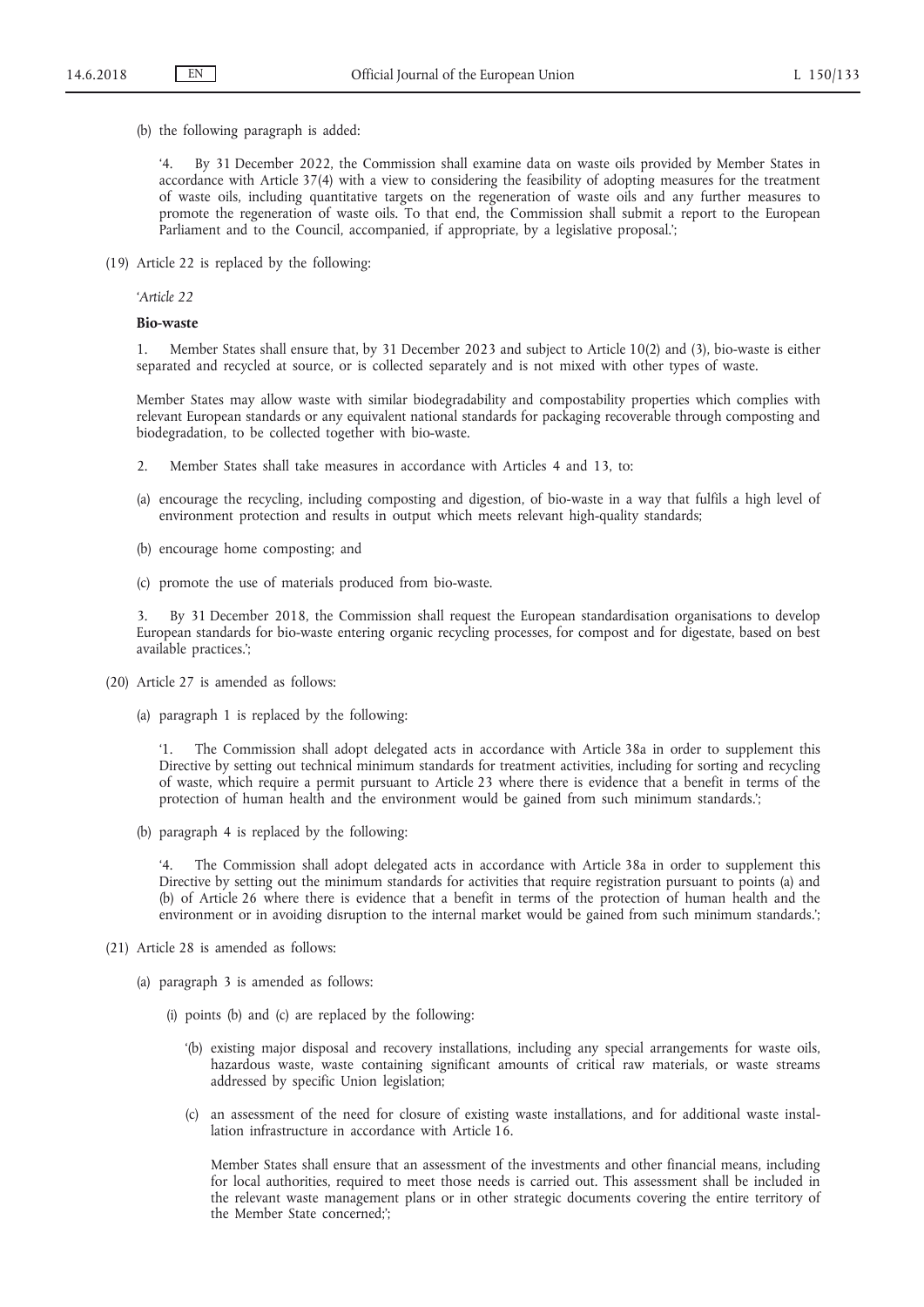- (ii) the following points are inserted:
	- '(ca) information on the measures to attain the objective laid down in Article 5(3a) of Directive 1999/31/EC or in other strategic documents covering the entire territory of the Member State concerned;
	- (cb) an assessment of existing waste collection schemes, including the material and territorial coverage of separate collection and measures to improve its operation, of any derogations granted in accordance with Article 10(3), and of the need for new collection schemes;';
- (iii) the following points are added:
	- '(f) measures to combat and prevent all forms of littering and to clean up all types of litter;
	- (g) appropriate qualitative or quantitative indicators and targets, including on the quantity of generated waste and its treatment and on municipal waste that is disposed of or subject to energy recovery.';
- (b) paragraph 5 is replaced by the following:

'5. Waste management plans shall conform to the waste planning requirements laid down in Article 14 of Directive 94/62/EC, to the targets laid down in Article 11(2) and (3) of this Directive and to the requirements laid down in Article 5 of Directive 1999/31/EC, and for the purposes of litter prevention, to the requirements laid down in Article 13 of Directive 2008/56/EC of the European Parliament and of the Council (\*) and Article 11 of Directive 2000/60/EC of the European Parliament and of the Council (\*\*).

- (\*) Directive 2008/56/EC of the European Parliament and of the Council of 17 June 2008 establishing a framework for Community action in the field of marine environmental policy (Marine Strategy Framework Directive) (OJ L 164, 25.6.2008, p. 19).
- (\*\*) Directive 2000/60/EC of the European Parliament and of the Council of 23 October 2000 establishing a framework for Community action in the field of water policy (OJ L 327, 22.12.2000, p. 1).';
- (22) Article 29 is amended as follows:

 $\mathcal{L}=\mathcal{L}$ 

(a) paragraph 1 is replaced by the following:

'1. Member States shall establish waste prevention programmes setting out at least the waste prevention measures as laid down in Article 9(1) in accordance with Articles 1 and 4.

Such programmes shall be integrated either into the waste management plans required under Article 28 or into other environmental policy programmes, as appropriate, or shall function as separate programmes. If any such programme is integrated into the waste management plan or into those other programmes, the waste prevention objectives and measures shall be clearly identified.';

(b) in paragraph 2, the first subparagraph is replaced by the following:

'2. When establishing such programmes, Member States shall, where relevant, describe the contribution of instruments and measures listed in Annex IVa to waste prevention and shall evaluate the usefulness of the examples of measures indicated in Annex IV or other appropriate measures. The programmes shall also describe existing waste prevention measures and their contribution to waste prevention.';

(c) the following paragraph is inserted:

'2a. Member States shall adopt specific food waste prevention programmes within their waste prevention programmes.';

- (d) paragraphs 3 and 4 are deleted;
- (23) in Article 30, paragraph 2 is replaced by the following:

'2. The European Environment Agency shall publish, every two years, a report containing a review of the progress made in the completion and implementation of waste prevention programmes, including an assessment of the evolution as regards the prevention of waste generation for each Member State and for the Union as a whole, and as regards the decoupling of waste generation from economic growth and the transition towards a circular economy.';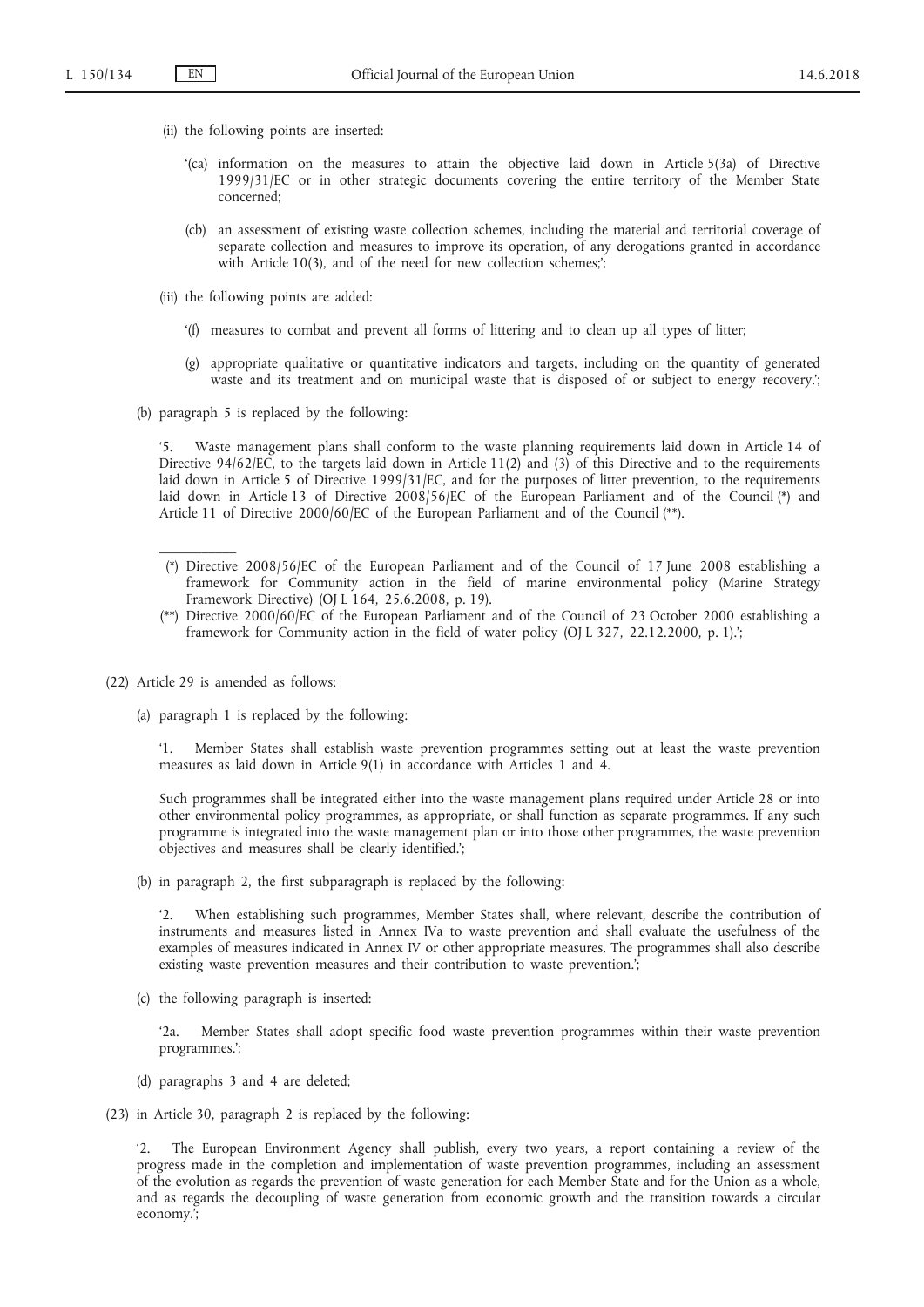(24) in Article 33, paragraph 2 is replaced by the following:

'2. The Commission shall adopt implementing acts to establish the format for notifying the information on the adoption and substantial revisions of the waste management plans and the waste prevention programmes. Those implementing acts shall be adopted in accordance with the examination procedure referred to in Article 39(2).';

- (25) Article 35 is amended as follows:
	- (a) paragraph 1 is replaced by the following:

'1. The establishments and undertakings referred to in Article 23(1), the producers of hazardous waste, and the establishments and undertakings which collect or transport hazardous waste on a professional basis, or act as dealers and brokers of hazardous waste, shall keep a chronological record of:

- (a) the quantity, nature and origin of that waste and the quantity of products and materials resulting from preparing for re-use, recycling or other recovery operations; and
- (b) where relevant, the destination, frequency of collection, mode of transport and treatment method foreseen in respect of the waste.

They shall make that data available to the competent authorities through the electronic registry or registries to be established pursuant to paragraph 4 of this Article.';

(b) the following paragraphs are added:

'4. Member States shall set up an electronic registry or coordinated registries to record the data on hazardous waste referred to in paragraph 1 covering the entire geographical territory of the Member State concerned. Member States may establish such registries for other waste streams, in particular for those waste streams for which targets are set in legislative acts of the Union. Member States shall use the data on waste reported by industrial operators in the European Pollutant Release and Transfer Register set up under Regulation (EC) No 166/2006 of the European Parliament and of the Council (\*).

5. The Commission may adopt implementing acts to establish minimum conditions for the operation of such registries. Those implementing acts shall be adopted in accordance with the examination procedure referred to in Article 39(2).

- (\*) Regulation (EC) No 166/2006 of the European Parliament and of the Council of 18 January 2006 concerning the establishment of a European Pollutant Release and Transfer Register and amending Council Directives 91/689/EEC and 96/61/EC (OJ L 33, 4.2.2006, p. 1).';
- (26) in Article 36, paragraph 1 is replaced by the following:

'1. Member States shall take the necessary measures to prohibit the abandonment, dumping or uncontrolled management of waste, including littering.';

(27) Article 37 is replaced by the following:

*'Article 37*

 $\mathcal{L}=\mathcal{L}$ 

### **Reporting**

1. Member States shall report the data concerning the implementation of points (a) to (e) of Article 11(2) and Article 11(3) for each calendar year to the Commission.

They shall report the data electronically within 18 months of the end of the reporting year for which the data are collected. The data shall be reported in the format established by the Commission in accordance with paragraph 7 of this Article.

The first reporting period shall start in the first full calendar year after the adoption of the implementing act that establishes the format for reporting, in accordance with paragraph 7 of this Article.

2. For the purposes of verifying compliance with point (b) of Article 11(2), Member States shall report the amount of waste used for backfilling and other material recovery operations separately from the amount of waste prepared for re-use or recycled. Member States shall report the reprocessing of waste into materials that are to be used for backfilling operations as backfilling.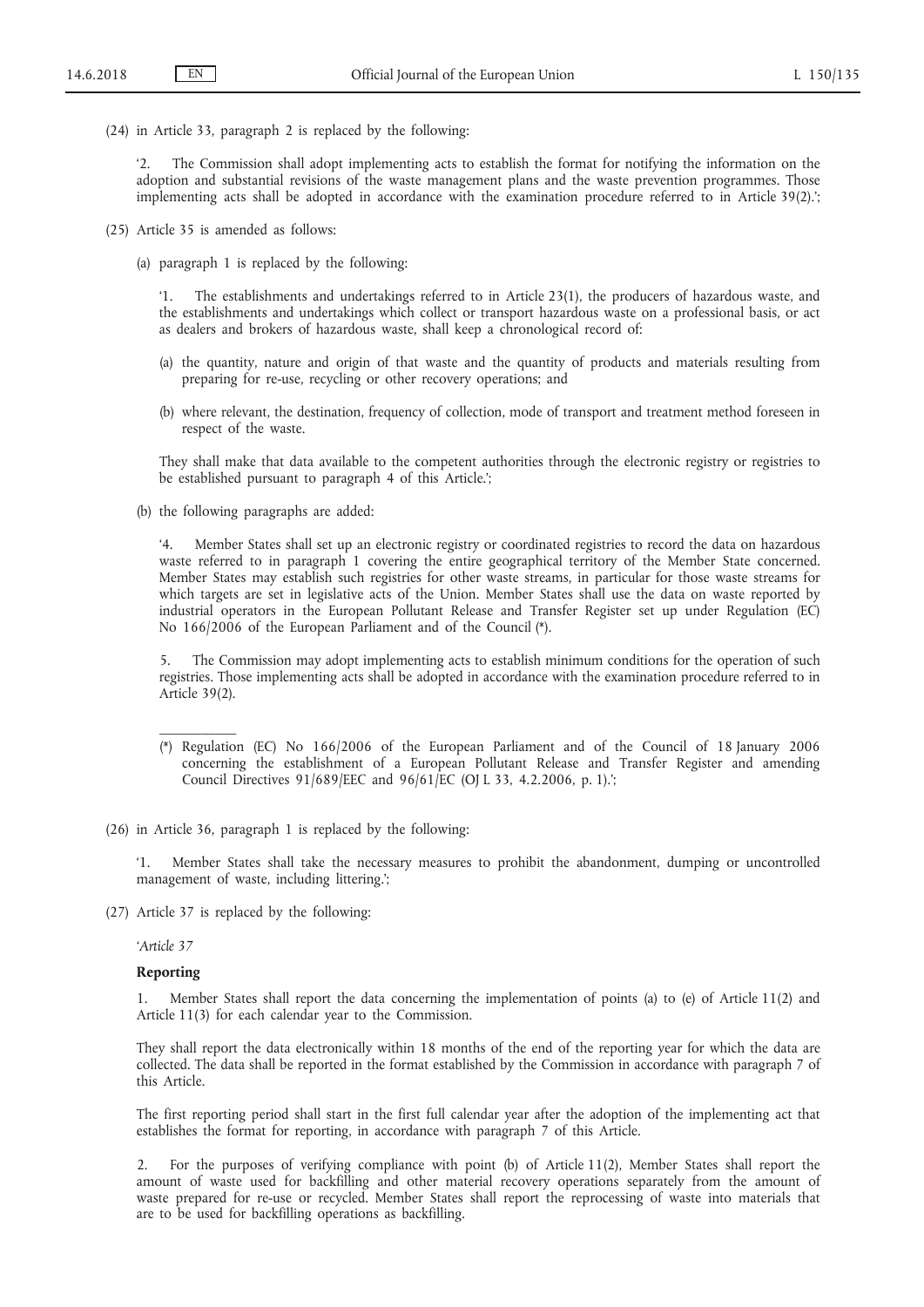For the purposes of verifying compliance with points (c), (d) and (e) of Article 11(2) and Article 11(3), Member States shall report the amount of waste prepared for re-use separately from the amount of waste recycled.

3. Member States shall report the data concerning the implementation of Article 9(4) and (5) to the Commission every year.

They shall report the data electronically within 18 months of the end of the reporting year for which the data are collected. The data shall be reported in the format established by the Commission in accordance with paragraph 7 of this Article.

The first reporting period shall start in the first full calendar year after the adoption of the implementing act that establishes the format for reporting, in accordance with paragraph 7 of this Article.

4. Member States shall report the data on mineral or synthetic lubrication or industrial oils placed on the market and waste oils separately collected and treated for each calendar year to the Commission.

They shall report the data electronically within 18 months of the end of the reporting year for which the data are collected. The data shall be reported in the format established by the Commission in accordance with paragraph 7.

The first reporting period shall start in the first full calendar year after the adoption of the implementing act that establishes the format for reporting, in accordance with paragraph 7.

5. The data reported by Member States in accordance with this Article shall be accompanied by a quality check report and a report on the measures taken pursuant to Article 11a(3) and (8), including detailed information about the average loss rates where applicable. That information shall be reported in the format for reporting established by the Commission in accordance with paragraph 7 of this Article.

6. The Commission shall review the data reported in accordance with this Article and publish a report on the results of its review. The report shall assess the organisation of the data collection, the sources of data and the methodology used in Member States as well as the completeness, reliability, timeliness and consistency of that data. The assessment may include specific recommendations for improvement. The report shall be drawn up after the first reporting of the data by Member States and every four years thereafter.

7. By 31 March 2019, the Commission shall adopt implementing acts laying down the format for reporting the data referred to in paragraphs 1, 3, 4 and 5 of this Article. For the purposes of reporting on the implementation of points (a) and (b) of Article 11(2), Member States shall use the format established in Commission Implementing Decision of 18 April 2012 establishing a questionnaire for Member States reports on the implementation of Directive 2008/98/EC of the European Parliament and of the Council on waste. For the purpose of reporting on food waste, the methodology developed under Article 9(8) shall be taken into account when developing the format for reporting. Those implementing acts shall be adopted in accordance with the examination procedure referred to in Article 39(2) of this Directive.';

(28) Article 38 is replaced by the following:

### *'Article 38*

## **Exchange of information and sharing of best practices, interpretation and adaptation to technical progress**

The Commission shall organise a regular exchange of information and sharing of best practices among Member States, including, where appropriate, with regional and local authorities, on the practical implementation and enforcement of the requirements of this Directive, including on:

- (a) the application of the calculation rules set out in Article 11a and the development of measures and systems to trace municipal waste streams from sorting to recycling;
- (b) adequate governance, enforcement, cross-border cooperation;
- (c) innovation in the field of waste management;
- (d) national by-product and end-of-waste criteria, as referred to in Article 5(3) and in Article 6(3) and (4), facilitated by a Union-wide electronic register to be established by the Commission;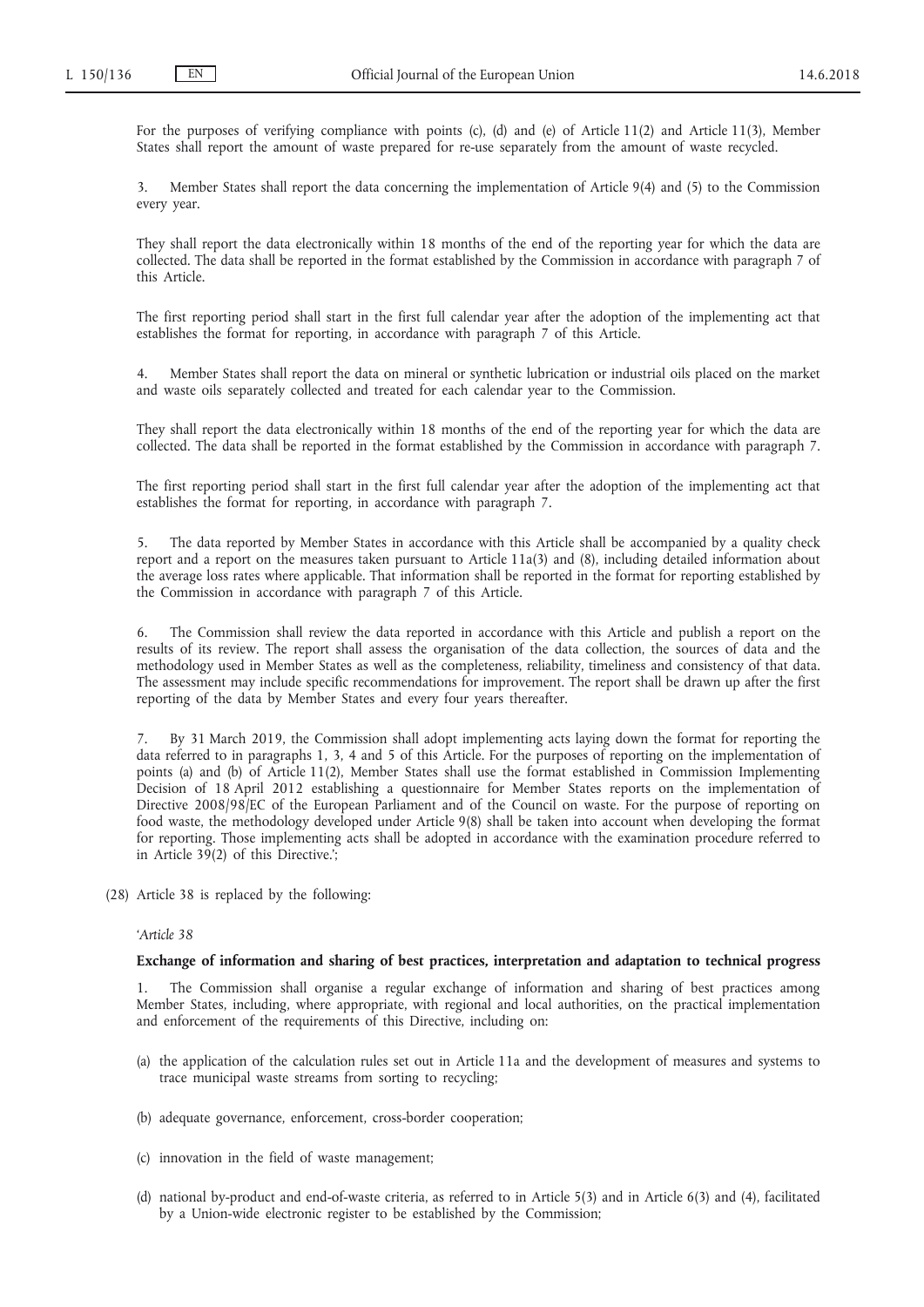- (e) the economic instruments and other measures used in accordance with Article 4(3) in order to boost the achievement of the objectives laid down in that Article;
- (f) measures laid down in Article 8(1) and (2);

(g) prevention and the setting up of systems which promote re-use activities and the extension of life span;

- (h) the implementation of the obligations with regard to separate collection;
- (i) the instruments and incentives towards achieving the targets laid down in points (c), (d) and (e) of Article 11(2).

The Commission shall make the results of the exchange of information and sharing of best practices publicly available.

2. The Commission may develop guidelines for the interpretation of the requirements set out in this Directive, including on the definition of waste, prevention, re-use, preparing for re-use, recovery, recycling, disposal, and on the application of the calculation rules set out in Article 11a.

The Commission shall develop guidelines on the definitions of municipal waste and backfilling.

The Commission is empowered to adopt delegated acts in accordance with Article 38a to amend this Directive by specifying the application of the formula for incineration facilities referred to in point R1 of Annex II. Local climatic conditions may be taken into account, such as the severity of the cold and the need for heating insofar as they influence the amounts of energy that can technically be used or produced in the form of electricity, heating, cooling or processing steam. Local conditions of the outermost regions as recognised in the third paragraph of Article 349 of the Treaty on the Functioning of the European Union and of the territories mentioned in Article 25 of the 1985 Act of Accession may also be taken into account.

The Commission is empowered to adopt delegated acts in accordance with Article 38a to amend Annexes IV and V in the light of scientific and technical progress.';

(29) the following article is inserted:

### *'Article 38a*

#### **Exercise of the delegation**

1. The power to adopt delegated acts is conferred on the Commission subject to the conditions laid down in this Article.

2. The power to adopt delegated acts referred to in Articles 7(1), 9(8), 11a(10), 27(1), 27(4), 38(2) and 38(3) shall be conferred on the Commission for a period of five years from 4 July 2018. The Commission shall draw up a report in respect of the delegation of power not later than nine months before the end of the five-year period. The delegation of power shall be tacitly extended for periods of an identical duration, unless the European Parliament or the Council opposes such extension not later than three months before the end of each period.

3. The delegation of power referred to in Articles 7(1), 9(8), 11a(10), 27(1), 27(4), 38(2) and 38(3) may be revoked at any time by the European Parliament or by the Council. A decision to revoke shall put an end to the delegation of the power specified in that decision. It shall take effect the day following the publication of the decision in the *Official Journal of the European Union* or at a later date specified therein. It shall not affect the validity of any delegated acts already in force.

4. Before adopting a delegated act, the Commission shall consult experts designated by each Member State in accordance with the principles laid down in the Interinstitutional Agreement of 13 April 2016 on Better Law Making (\*).

5. As soon as it adopts a delegated act, the Commission shall notify it simultaneously to the European Parliament and to the Council.

6. A delegated act adopted pursuant to Articles 7(1), 9(8), 11a(10), 27(1), 27(4), 38(2) and 38(3) shall enter into force only if no objection has been expressed either by the European Parliament or by the Council within a period of two months of notification of that act to the European Parliament and to the Council or if, before the expiry of that period, the European Parliament and the Council have both informed the Commission that they will not object. That period shall be extended by two months at the initiative of the European Parliament or of the Council.

<sup>(\*)</sup> OJ L 123, 12.5.2016, p. 1.';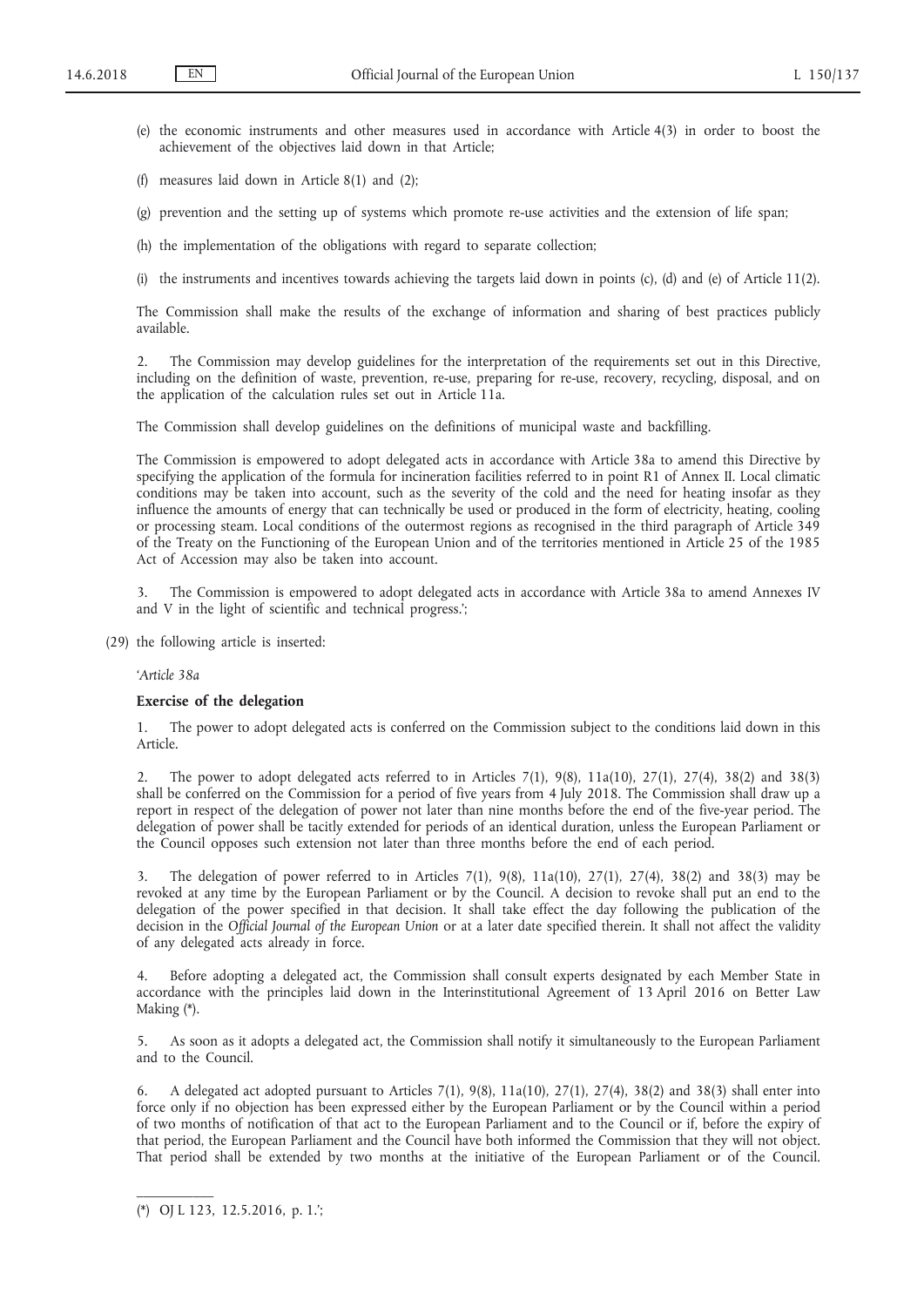(30) Article 39 is replaced by the following:

*'Article 39*

 $\mathcal{L}=\mathcal{L}$ 

 $\mathcal{L}=\mathcal{L}$ 

### **Committee procedure**

1. The Commission shall be assisted by a committee. That committee shall be a committee within the meaning of Regulation (EU) No 182/2011 of the European Parliament and of the Council (\*).

2. Where reference is made to this paragraph, Article 5 of Regulation (EU) No 182/2011 shall apply.

Where the committee delivers no opinion, the Commission shall not adopt the draft implementing act and the third subparagraph of Article 5(4) of Regulation (EU) No 182/2011 shall apply.

- (\*) Regulation (EU) No 182/2011 of the European Parliament and of the Council of 16 February 2011 laying down the rules and general principles concerning mechanisms for control by Member States of the Commission's exercise of implementing powers (OJ L 55, 28.2.2011, p. 13).';
- (31) In Annex II, operations R 3, R 4 and R 5 are replaced by the following:
	- 'R 3 Recycling/reclamation of organic substances which are not used as solvents (including composting and other biological transformation processes) (\*\*)
	- R 4 Recycling/reclamation of metals and metal compounds (\*\*\*)
	- R 5 Recycling/reclamation of other inorganic materials (\*\*\*\*)

(\*\*) This includes preparing for re-use, gasification and pyrolysis using the components as chemicals and recovery of organic materials in the form of backfilling.

- (\*\*\*) This includes preparing for re-use.
- (\*\*\*\*) This includes preparing for re-use, recycling of inorganic construction materials, recovery of inorganic materials in the form of backfilling, and soil cleaning resulting in recovery of the soil.';

(32) The text set out in the Annex to this Directive is inserted as Annexes IVa and IVb.

#### *Article 2*

#### **Transposition**

1. Member States shall bring into force the laws, regulations and administrative provisions necessary to comply with this Directive by 5 July 2020. They shall immediately inform the Commission thereof.

When Member States adopt those measures, they shall contain a reference to this Directive or shall be accompanied by such a reference on the occasion of their official publication. The methods of making such reference shall be laid down by Member States.

2. Member States shall communicate to the Commission the text of the main measures of national law which they adopt in the field covered by this Directive. The Commission shall inform the other Member States thereof.

#### *Article 3*

### **Entry into force**

This Directive shall enter into force on the twentieth day following that of its publication in the *Official Journal of the European Union*.

# *Article 4*

## **Addressees**

This Directive is addressed to the Member States.

Done at Strasbourg, 30 May 2018.

*For the European Parliament The President* A. TAJANI

*For the Council The President* L. PAVLOVA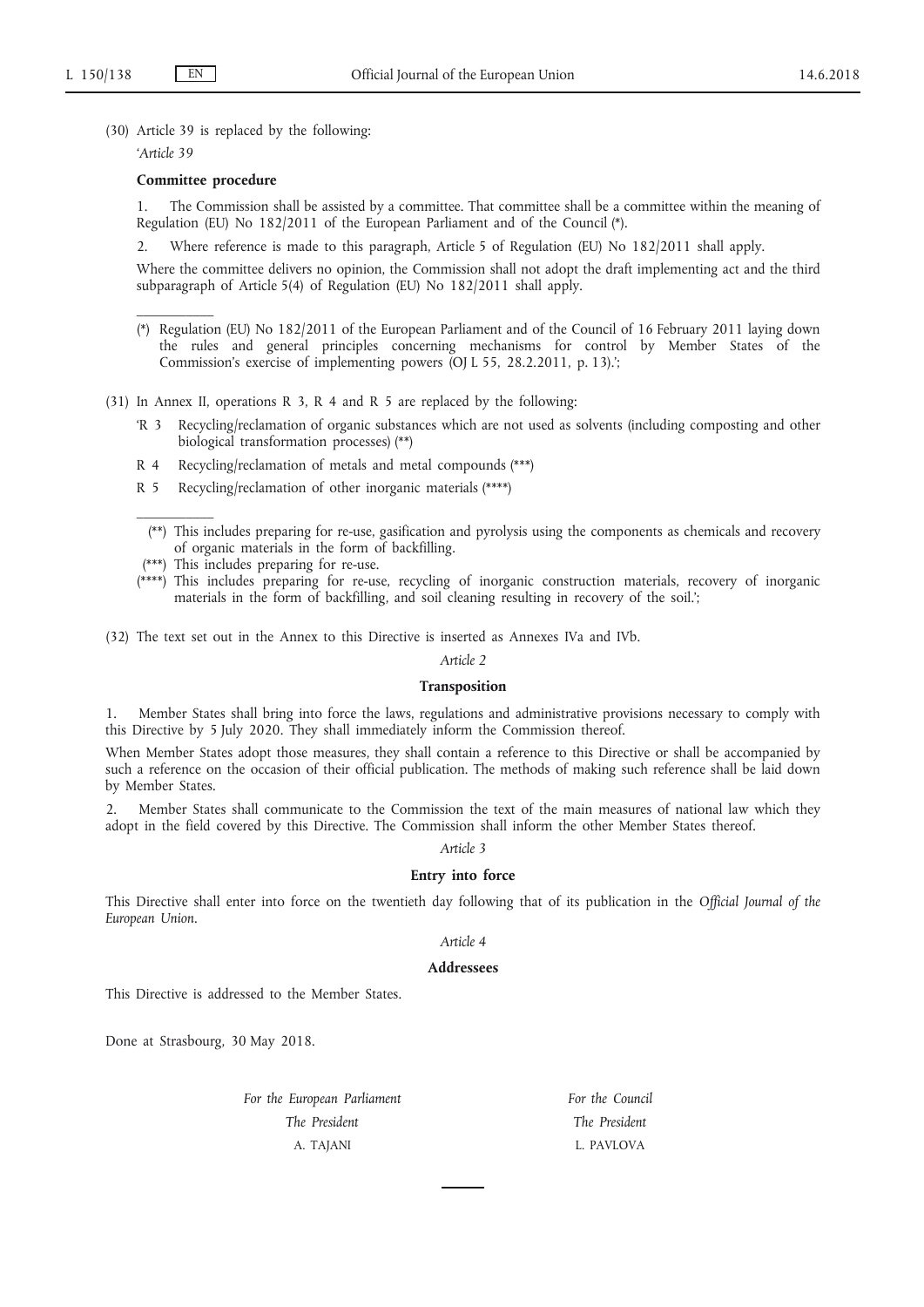#### *ANNEX*

The following Annexes are inserted:

# *'ANNEX IVa*

EXAMPLES OF ECONOMIC INSTRUMENTS AND OTHER MEASURES TO PROVIDE INCENTIVES FOR THE APPLICATION OF THE WASTE HIERARCHY REFERRED TO IN ARTICLE 4(3) <sup>(1</sup>)

- 1. Charges and restrictions for the landfilling and incineration of waste which incentivise waste prevention and recycling, while keeping landfilling the least preferred waste management option;
- 2. "Pay-as-you-throw" schemes that charge waste producers on the basis of the actual amount of waste generated and provide incentives for separation at source of recyclable waste and for reduction of mixed waste;
- 3. Fiscal incentives for donation of products, in particular food;
- 4. Extended producer responsibility schemes for various types of waste and measures to increase their effectiveness, cost efficiency and governance;
- 5. Deposit-refund schemes and other measures to encourage efficient collection of used products and materials;
- 6. Sound planning of investments in waste management infrastructure, including through Union funds;
- 7. Sustainable public procurement to encourage better waste management and the use of recycled products and materials;
- 8. Phasing out of subsidies which are not consistent with the waste hierarchy;
- 9. Use of fiscal measures or other means to promote the uptake of products and materials that are prepared for re-use or recycled;
- 10. Support to research and innovation in advanced recycling technologies and remanufacturing;
- 11. Use of best available techniques for waste treatment;
- 12. Economic incentives for regional and local authorities, in particular to promote waste prevention and intensify separate collection schemes, while avoiding support to landfilling and incineration;
- 13. Public awareness campaigns, in particular on separate collection, waste prevention and litter reduction, and mainstreaming these issues in education and training;
- 14. Systems for coordination, including by digital means, between all competent public authorities involved in waste management;
- 15. Promoting continuous dialogue and cooperation between all stakeholders in waste management and encouraging voluntary agreements and company reporting on waste.

#### *ANNEX IVb*

#### IMPLEMENTATION PLAN TO BE SUBMITTED PURSUANT TO ARTICLE 11(3)

The implementation plan to be submitted pursuant to Article 11(3) shall contain the following:

1. assessment of the past, current and projected rates of recycling, landfilling and other treatment of municipal waste and the streams of which it is composed;

<sup>(</sup> 1) While these instruments and measures may provide incentives for waste prevention, which is the highest step in the waste hierarchy, a comprehensive list of more specific examples of waste prevention measures is set out in Annex IV.